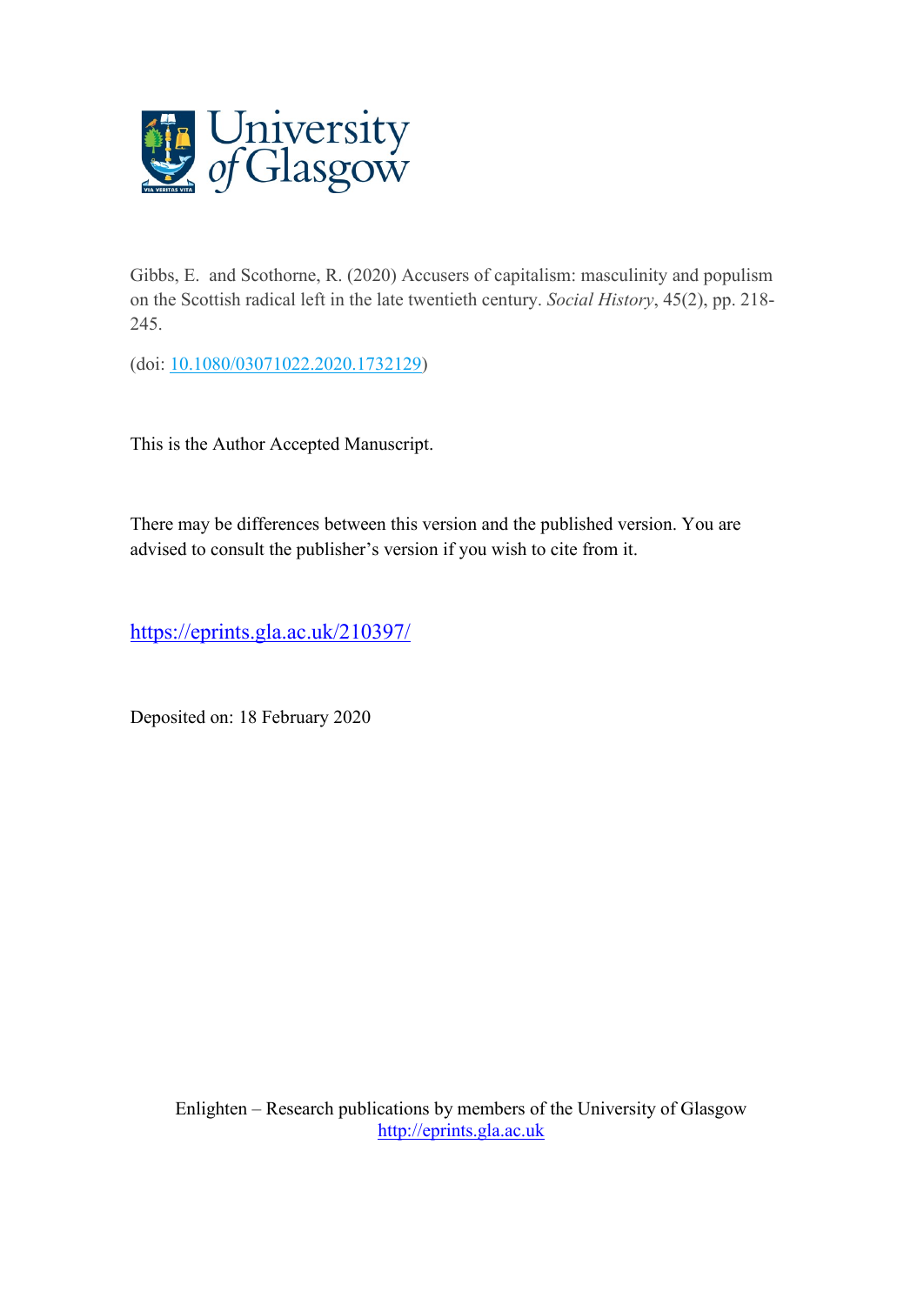# **Accusers of capitalism: masculinity and populism on the Scottish radical left in the late**

## **twentieth century**

Ewan Gibbs (University of Glasgow) and Rory Scothorne (University of Edinburgh)

[ewan.gibbs@glasgow.ac.uk](mailto:ewan.gibbs@uws.ac.uk)

[roryscothorne@gmail.com](mailto:roryscothorne@gmail.com)

## **ABSTRACT**

Scotland offers a valuable case study of the ways in which a combination of transnational and national structural changes can open up national articulations of 'hegemonic masculinity' to subaltern contestation. During the late twentieth century, the subjection of an imagined industrial community to both global capital flows and state planning priorities produced opportunities for the rearticulation of hegemonic masculinity as a means of securing subaltern agency within a counter-movement against neoliberalism. The defiant but respectable left-wing 'hard man' -- a signifier of collective morality and populist counter-legitimacy against the state and the market – was mobilised by leaders espousing an often explicitly gendered vision of respectable militancy. This article identifies three such leaders: Jimmy Reid, Jim Sillars and Tommy Sheridan. Each of these figures advocated resistance to market forces and the state by personally embodying a form of traditional masculine authority rooted in the cultural imaginary of industrial working-class communities. This article examines the parameters of Scottish leftwing populism before analysing its fading power in the late twentieth century. Under devolution this populism has been displaced by a more inclusive 'civic' nationalism less comfortable with both gendered and militant rhetoric, as the social basis of masculine left populism has been eroded.

### **KEYWORDS:**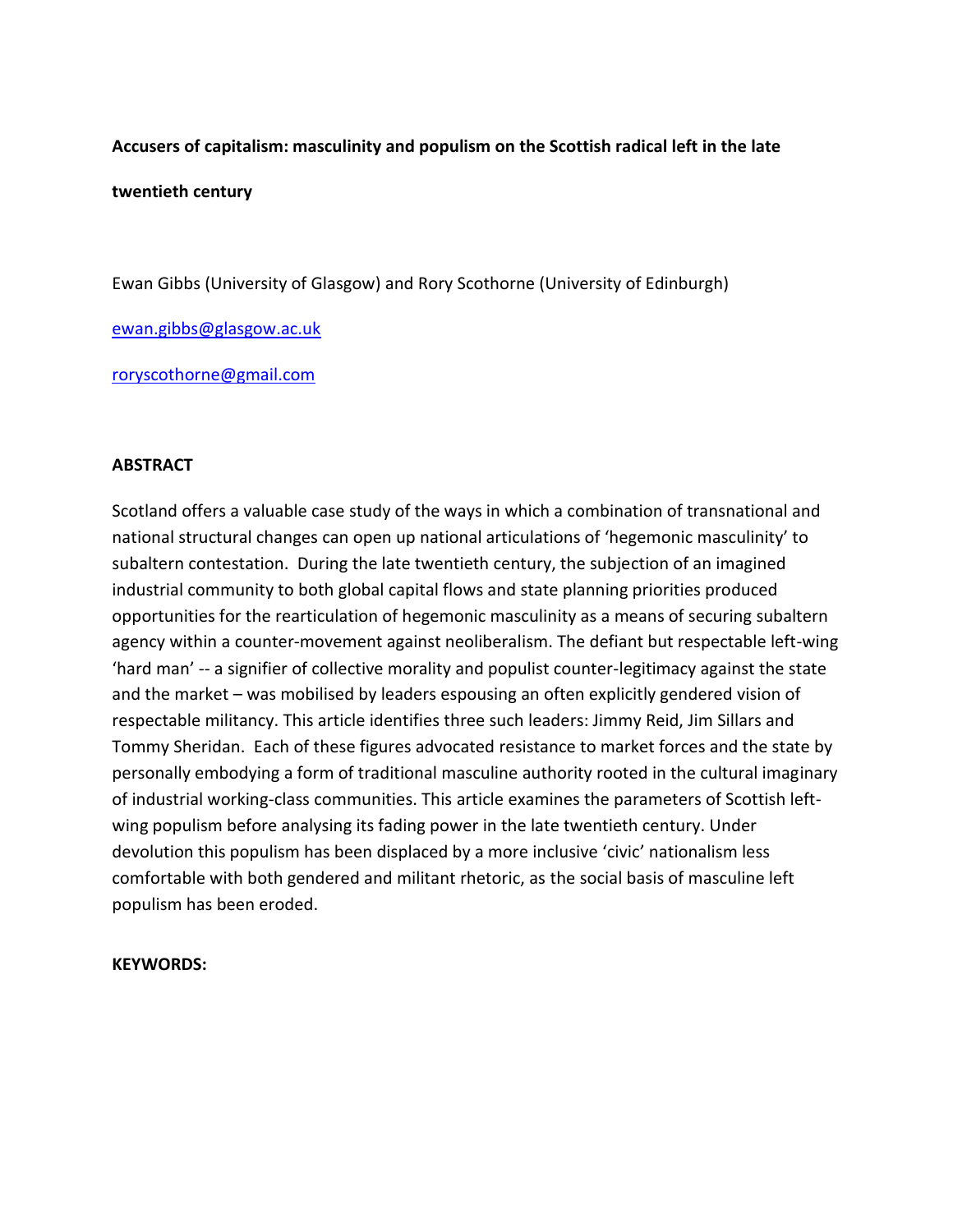In his speech from the dock, defending himself against charges of sedition in 1918, anti-war socialist John MacLean said: "I am not here, then, as the accused; I am here as the accuser, of capitalism dripping with blood from head to foot."<sup>1</sup> Maclean was an educator and Bolshevik, becoming the first Soviet consul to Britain in 1918. Rather than join the newly formed Communist Party of Great Britain (CPGB) in 1920, Maclean formed the Scottish Workers' Republican Party and argued for Scottish independence.<sup>2</sup> His health was broken by imprisonment, however, and he died in 1923. The folk memory of Maclean's martyrdom has become central to the performance of a tradition of male leadership on the Scottish left. In the 100 years since MacLean's speech from the dock, the defiant but respectable socialist 'hard man' – a signifier of collective morality and populist counter-legitimacy against the state and the market – has proved an enduring image. This role has been reprised by key labour movement and left-wing figures, becoming part of the Scottish left's cultural heritage. It is embedded within a broad Scottish radical tradition and has become an important reference point for debates within various sections of both the Scottish left and wider Scottish society who have sought either to critique or make claims upon this political and cultural heritage. This article identifies three activists who attempted to embody this tradition in different contexts during the final three decades of the twentieth century: Jimmy Reid, Jim Sillars and Tommy Sheridan.

Jimmy Reid was born into a working-class family in Govan, Glasgow during 1932. He experienced the brutality of depression-era impoverishment first-hand as a child when two of his siblings died during the 1930s. $3$  Reid later became an active trade unionist as an engineering apprentice after the Second World War and joined the CPGB. He rose to national prominence through his leadership of the Upper Clyde Shipbuilders (UCS) 'work-in': occupations mounted in opposition to the closure of four large Clydeside shipyards over 1971-2. During the dispute, Reid's years of experience as an articulate workplace representative came to the fore in widely reported oratory that affirmed his authority based on his status as an elected representative of manual workers. Reid's strong class and gender consciousness underpinned an explicitly national opposition to the contraction of Scottish heavy industry overseen by a Conservative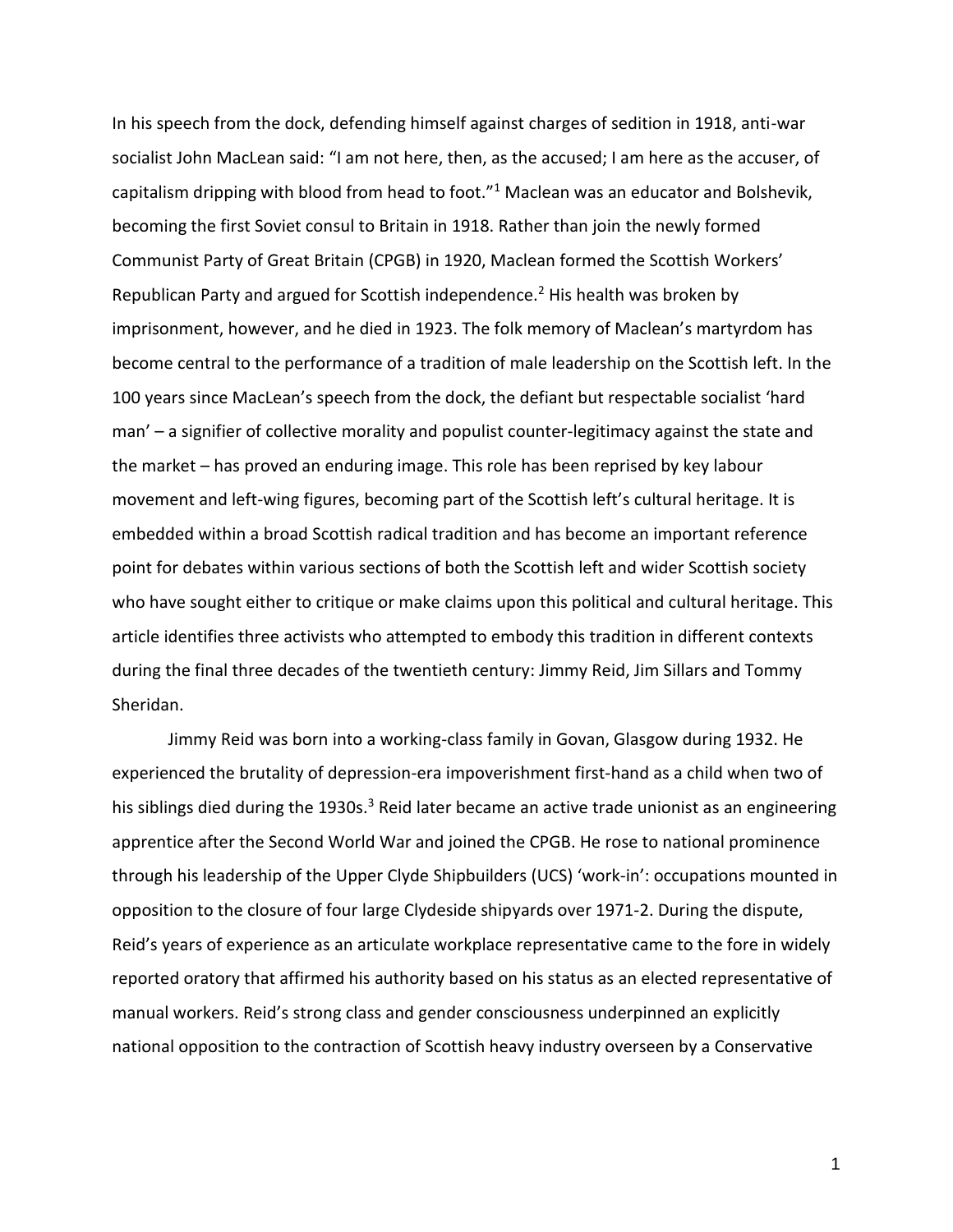Westminster government. He subsequently left the CPGB and joined the Labour Party and then the SNP. Reid died in 2010 having converted to supporting Scottish independence.**<sup>4</sup>**

Jim Sillars (1937-) is the son of a railwayman and carpet weaver, and grew up in Ayrshire, formerly a highly industrialised area of Scotland. In his autobiography, Sillars underlines paternal political influences in a Labour voting household.<sup>5</sup> Unlike Reid, Sillars made his name in the corridors of officialdom and then parliament. Sillars initially rose through the ranks of the trade union movement and Labour Party, eventually becoming the MP for South Ayrshire. He experienced frustration with what he saw as Labour's insufficiently radical commitments to Scottish devolution in the context of mounting industrial closures. He led the 'breakaway' Scottish Labour Party (SLP) in 1976 out of this frustration and sought to use it as a vehicle to voice a fusion of class-based and national discontent. After this venture failed, he became a prominent figure on the left wing of the SNP, leading its 'Scottish Industrial Resistance' strategy in the early 1980s. In 1988 he was involved in the anti-poll tax movement, and overturned expectations by winning the Govan by-election in an election dominated by arguments over non-payment, which Labour was pledged to oppose.<sup>6</sup>

Tommy Sheridan (1964-) is a generation younger than Reid and Sillars. His family relocated from Govan to the peripheral housing scheme of Pollok in 1966. Unlike Reid and Sillars, he experienced higher education. He joined the Trotskyist Militant Tendency and the Labour Party aged 17, shortly before he went to study at Stirling University. Upon his return to Pollok he begun to organise a large group of Militant Tendency supporters initially within the Labour Party and outside following his and other activists' expulsion. Sheridan's formative leadership experience took place in street-based community mobilisations rather than within industrial workplaces or the institutional labour movement. During the late 1980s and early 1990s, Sheridan gained national prominence as the public face of the Anti Poll Tax Federation (APTF) across Scotland and the UK. This followed the introduction of the unpopular measure - which replaced local taxation based on property values with a flat tax payable by all adults -- a year earlier in Scotland than across the UK. In the course of this struggle, Sheridan appealed to the militant imagery of 'Red Clydeside', specifically the legacy of John Maclean and the moral legitimacy of breaking unjust laws. Hesubsequently led the Scottish Socialist Party (SSP) group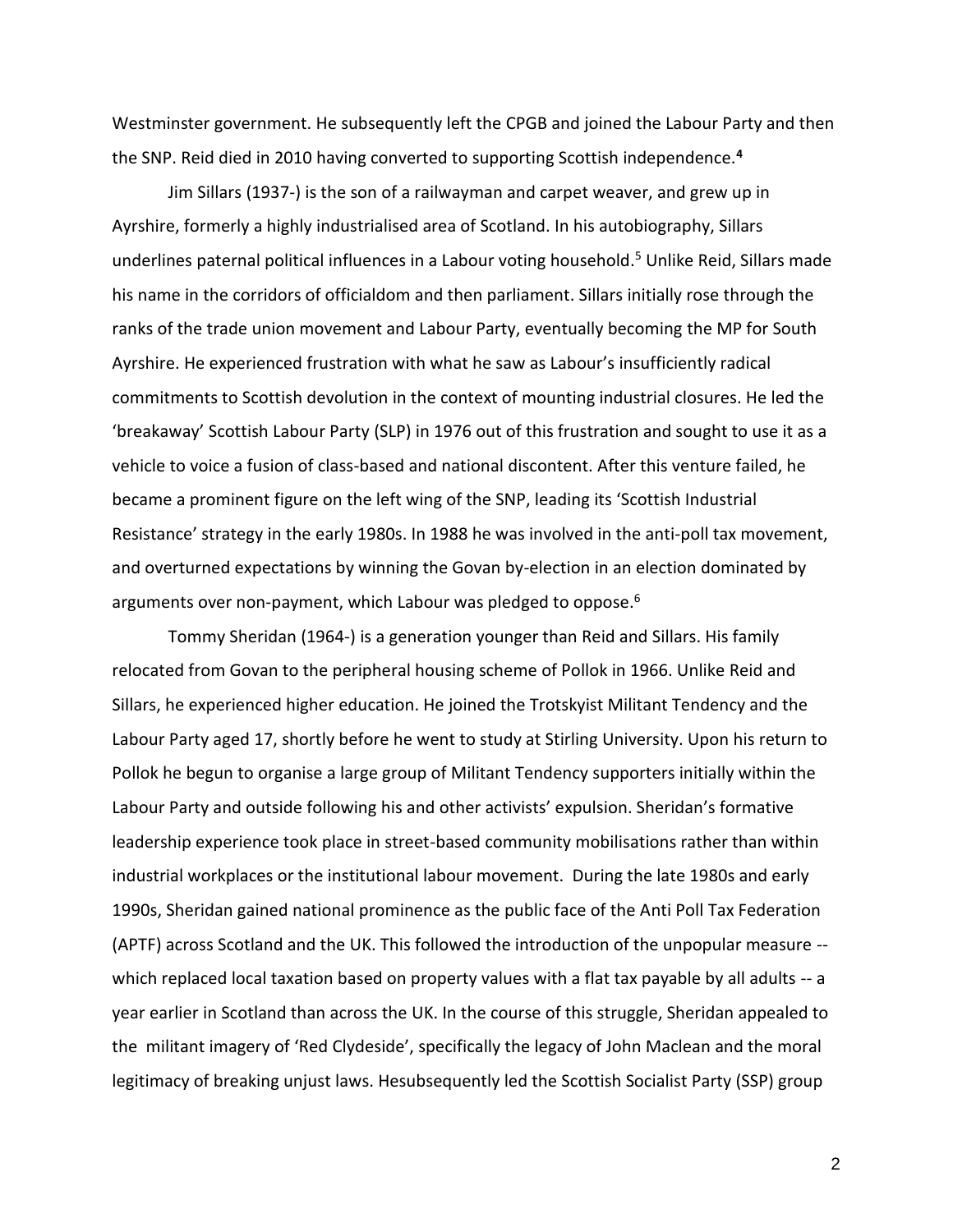in the Scottish Parliament. Sheridan's image as a respectable working-class family man was formative to both his rise to popularity and his downfall. In 2010 he was found to have perjured himself in a 2006 court case against News International relating to marriage infidelity.<sup>7</sup>

Each of these figures articulated a 'respectable' militancy in the workplace, parliament and housing schemes. They advocated physical resistance to market forces and the state while embodying a traditional masculine authority rooted in industrial working-class communities. Our analysis uses the published memoirs of each activist. The activist memoirs were not written to reflect upon careers as they came to an end, but at pivotal moments in their activism. Each memoir draws its potency from the authenticity of working-class upbringings and highly localised political experiences, but serves the purpose of affording the author some control over their story on the national stage, in the face of considerable media attention, and crucially - affirms their status as an 'organic' intellectual emerging from their own class in order to represent it. Archival research, oral testimonies and articles from the radical press related to each figure's activism supplements the autobiographies. These sources emphasise respectable masculinity, through a restrained but defiant attitude towards the forces of law and order.

The archetype of the left-wing Scottish 'hard man', typically of industrial working-class status, has also shaped both the critique of Scottish and left masculinity, and the self-image and politics of the traditions which have made claims upon the legacies of individuals, events and activities to which the archetype refers.<sup>8</sup> This gendered imagery of class and community leadership has been a live part of Scottish cultural and literary criticism as well as political activism over the late twentieth and early twenty-first centuries.<sup>9</sup> The iconography of the selfsacrificing male socialist leader has provided a rallying-point within a broad interpretation of socialism which transcends partisan and factional divides. His political alignment was much less important than his social position and the popular morality he was seen to embody, which allowed men from a range of political traditions within the Scottish left to take up this mantle. The context for this performance was a pervasive sense of traditional working-class communities under threat; local spokesmen with a national platform sought to defend these communities by recapitulating their communal values in defiance of the law and the market. By the late twentieth century, extensive social and economic reconstruction had transformed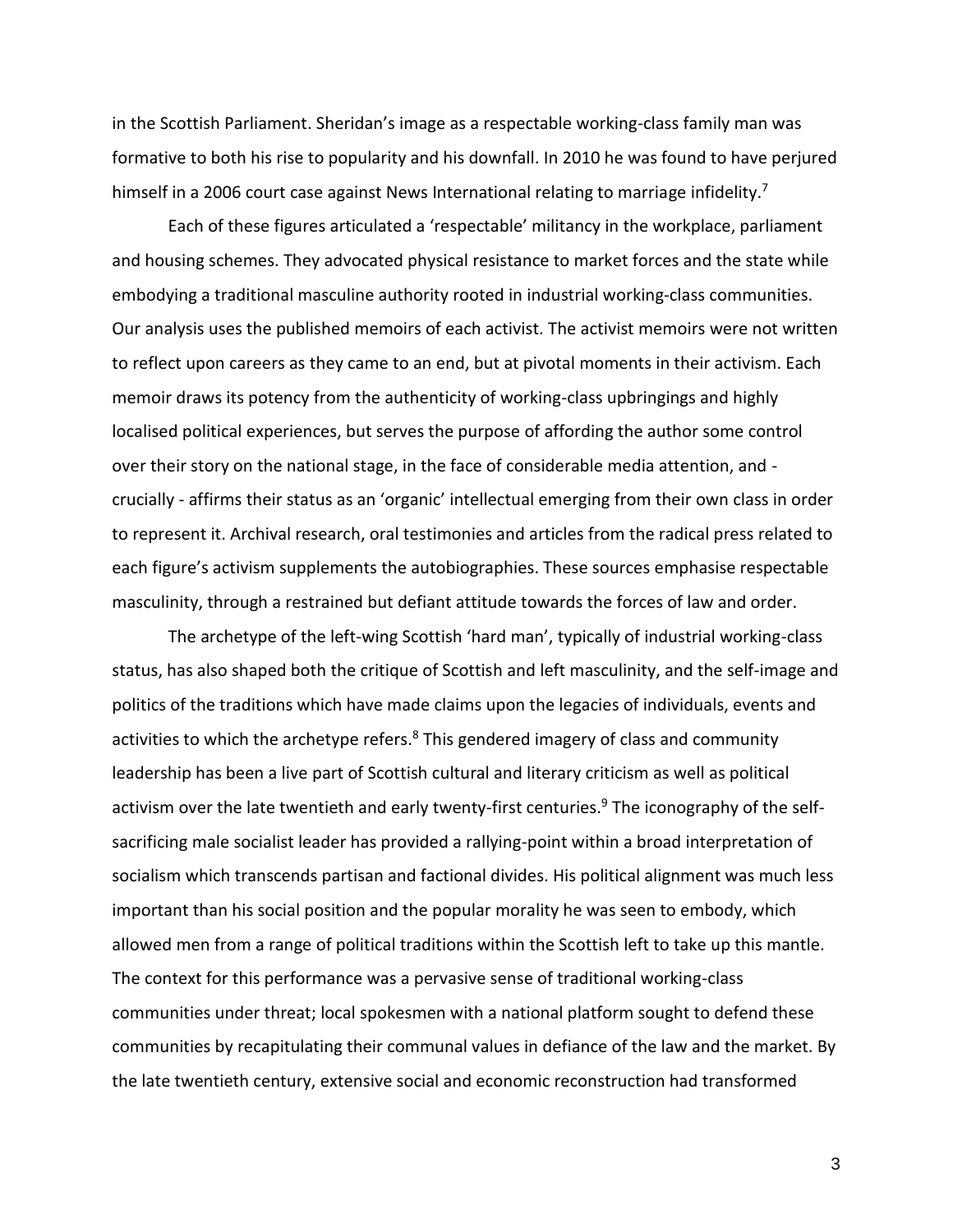Scotland's industrial landscape. The imagery of male workers has been central to the memorialisation of industrial Scotland, and the threatened disappearance of this old structure and the danger of mass unemployment allowed its social norms – once associated with squalor, danger and oppression – to be rearticulated in terms that blended conservatism and popular agency.<sup>10</sup> This has parallels to European and North American experiences of deindustrialisation, where community-based resistance counterposed visible human authority to invisible market forces and distant governmental authorities. $11$ 

We have chosen to focus on the final third of the twentieth century because it illustrates a pivot-point between two eras of radical politics in Scotland: the first, explored in depth by Gordon Pentland and Malcolm Petrie, saw the fusion of liberal and working-class visions of radicalism at a highly localised level, challenging the legitimacy of British national politics through appeals to local identities and universal rights between the eighteenth and early twentieth centuries.<sup>12</sup> As Petrie shows, the working-class radicalism of the CPGB and the Independent Labour Party struggled to adapt to the new age of mass democracy during the interwar period. Left-wing electoral politics was dominated by the Labour Party by the time of the Second World War. This article explores the re-emergence of a more autonomous, and increasingly nationalist, Scottish popular politics after the Second World War through a fusion between local and Scottish national identities, with the heritage of left-wing masculine leadership providing an important bridge between the two.

The gendered character of class-based, left-wing and radical politics in Scotland is closely connected to themes of populism and legitimacy which have become more widely discussed in recent scholarship concerning political imagery, identity and leadership.<sup>13</sup> Linking discussions of class and gender to questions of populism and legitimacy has significant consequences for understanding Scottish nationalism's ideological transformation over the second half of the twentieth century. The variant of left-wing nationalism adopted by both the Scottish National Party (SNP) and elements of the Labour Party incorporated elements of both 'Labourist' and 'radical' traditions in the 1970s and 1980s. These were clearly oriented towards masculine imagery, closely linked to the defence of male-dominated heavy industry.<sup>14</sup> Yet as the proposed agenda for defending the 'industrial nation' through devolution or 'home rule'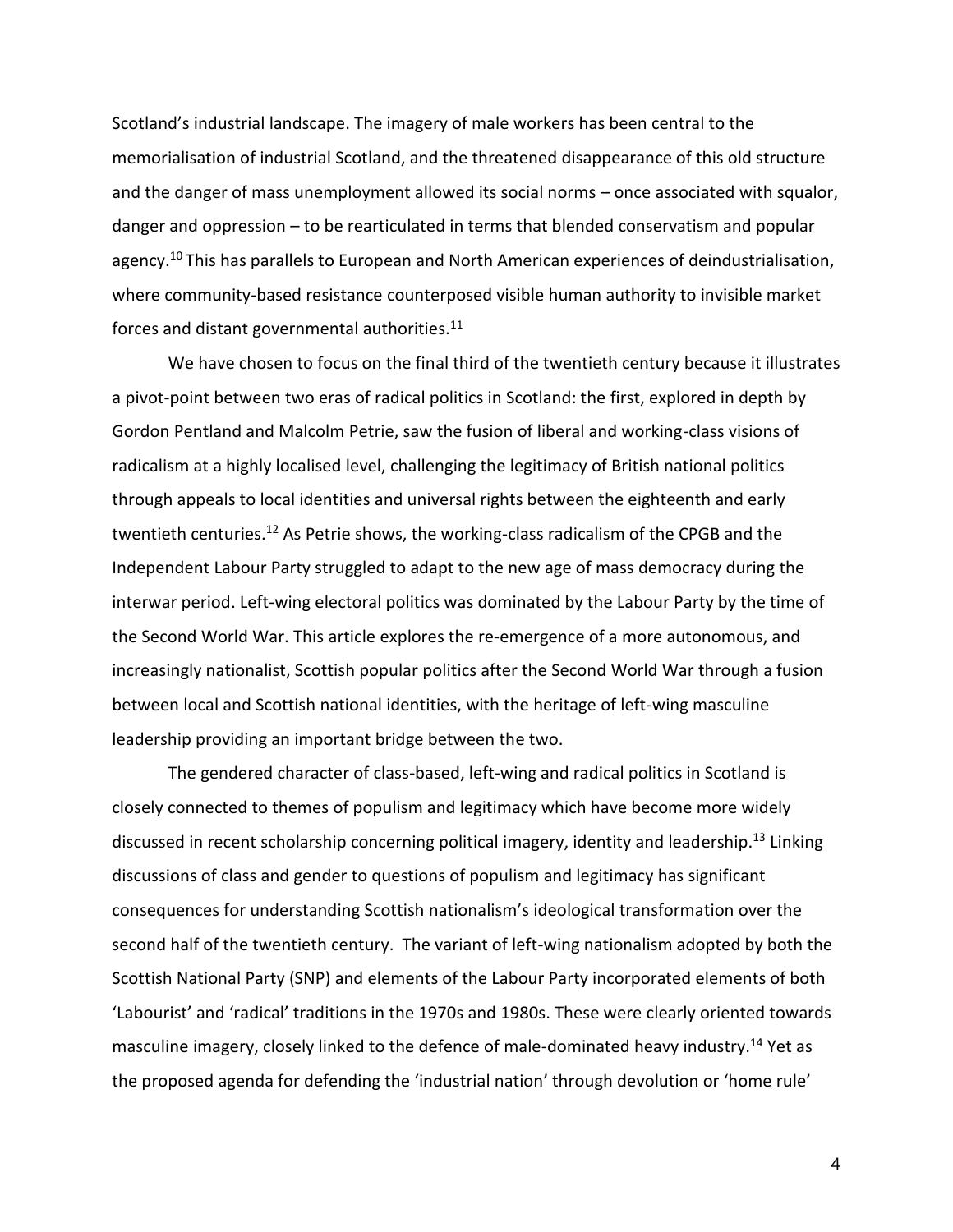was popularised alongside Scotland's transition to a predominantly service-driven economy, the ideological tenor of the nationalism underpinning it shifted towards a 'civic' agenda stressing consensus, gender equality and representation.<sup>15</sup> The shedding of a 'radical' agenda oriented towards class conflict during the 1980s has been widely associated with progress towards a more plural, 'dialogical' national identity, and the 'hard man' archetype has been used to associate the politics of not only class struggle but broader revolutionary and radical agendas with an exclusionary 'old left'. In his foreword to Gregor Gall's biography of Sheridan, Gerry Hassan describes Sheridan as Scotland's 'last revolutionary' and 'a certain kind of Scottish man'; a 'big man' in the context of a Scottish political system moving away from traditional alignments of party with class, and of gender with particular social and political roles.<sup>16</sup> Yet a more nuanced investigation of the imagery of left-wing masculinity suggests that the latter's reification into a stereotype has helped to provide progressive justification for Scottish nationalism's abandonment of the populist politics of 'community' or 'social' counter-legitimacy on which it based its appeal in the 1980s. This gave it much of its radical reputation before the arrival of the Scottish Parliament. The portrayal of key elements of the radical left tradition as irredeemably masculine has helped to justify its marginalisation by an elite-driven 'civic' nationalism which rose to predominance within the national movement towards the end of the 1980s.<sup>17</sup>

Scotland offers a valuable case study of the ways in which a combination of transnational and national structural changes open up national articulations of what R.W. Connell calls 'hegemonic masculinity' to subaltern contestation.<sup>18</sup> In Scotland, a long-standing tendency towards intensified subjection of an imagined industrial community to both global capital flows and changing state planning priorities produced opportunities for the rearticulation of hegemonic masculinity as a means of securing subaltern agency within a broader counter-movement against neoliberalism. As the influence of Scotland's 'traditional tycoons' waned, the vacuum left by their 'traditional sense of social obligation' undermined the bourgeois claim to hegemonic masculinity in Scotland.<sup>19</sup> An older hegemonic masculinity predicated on militarism, empire and dynastic commercial proprietorship was challenged by one focused upon protest, community and industrial labour. During the first half of the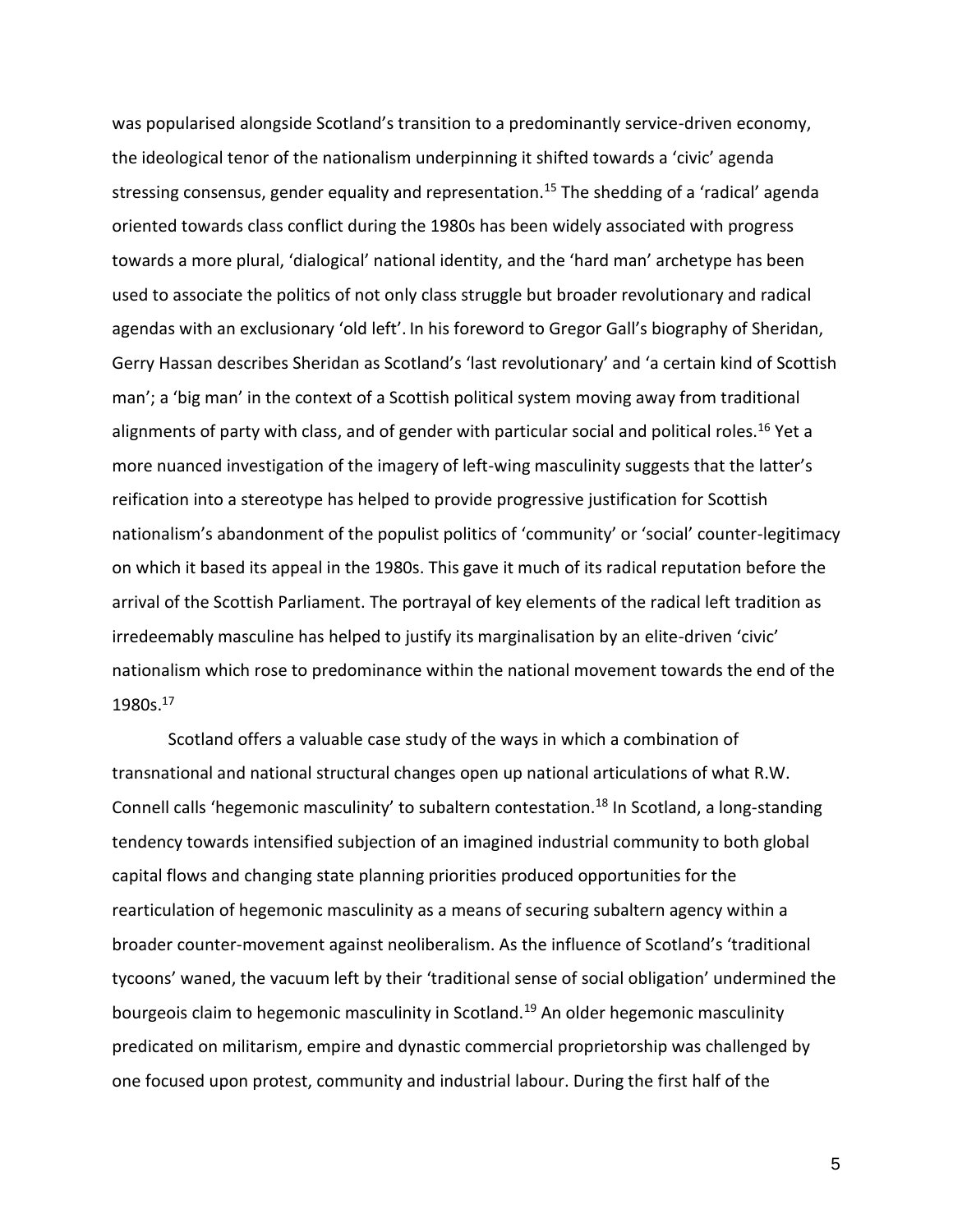twentieth century, hegemonic masculinity in Scotland was associated with soldiers such as General Douglas Haig who was a revered figure at annual remembrance services following the First World War until his death in 1928.<sup>20</sup> Haig's militarism was supplemented by more plebeian figures such as Harry Lauder, the former miner and tartan-clad music hall entertainer who achieved his greatest public recognition for patronising soldiers on the Western Front.<sup>21</sup> Patrician politicians also performed appeals to Scottish leadership. Walter Elliot served as Secretary of State for Scotland in the late 1930s and remained a leading Scottish Tory during the Attlee governments. He opposed the 'denationalisation' of Scotland by a socialist London government intent on centrally managing the coal and steel industries which were central to Scottish industrial capitalism. Elliot drew his authenticity both from his First World War experience, but also his family background in a Lanarkshire agricultural business.<sup>22</sup> Yet in the five decades that followed, the articulation of a subaltern hegemonic masculinity became a crucial 'raw material' for the construction of a national-popular challenge to the legitimacy of both the British state and liberalised market forces. This analysis extends Nairn's focus on the ethno-symbolic 'raw materials' of nationhood that had been preserved through Scottish civil society institutions, stressing the ability of the national frame to absorb and adapt class and gender-based ideology.<sup>23</sup>

The article begins by outlining our theoretical framework. Drawing on the work of Ernesto Laclau and Chantal Mouffe on the role of discourse within hegemonic politics, we stress the importance of hegemony's 'open', fluid and incorporating quality in the context of Connell's theory of 'hegemonic masculinity'. We then outline the development of the male socialist activist archetype during the 1960s, in a moment where the idea of a 'new Scotland' expressed a sense of transition away from the traditional social order. These years also saw the birth of working-class heritage efforts which aided the construction of an influential folk memory of 'Red Clydeside' and John Maclean in particular. Maclean subsequently became a source of legitimation for the 'national' framing of socialist activism that was mobilised by influential male leaders. We then explore this through the examples of Reid, Sillars and Sheridan, each of whom can be seen to embody, either deliberately or not, several aspects of the Maclean archetype.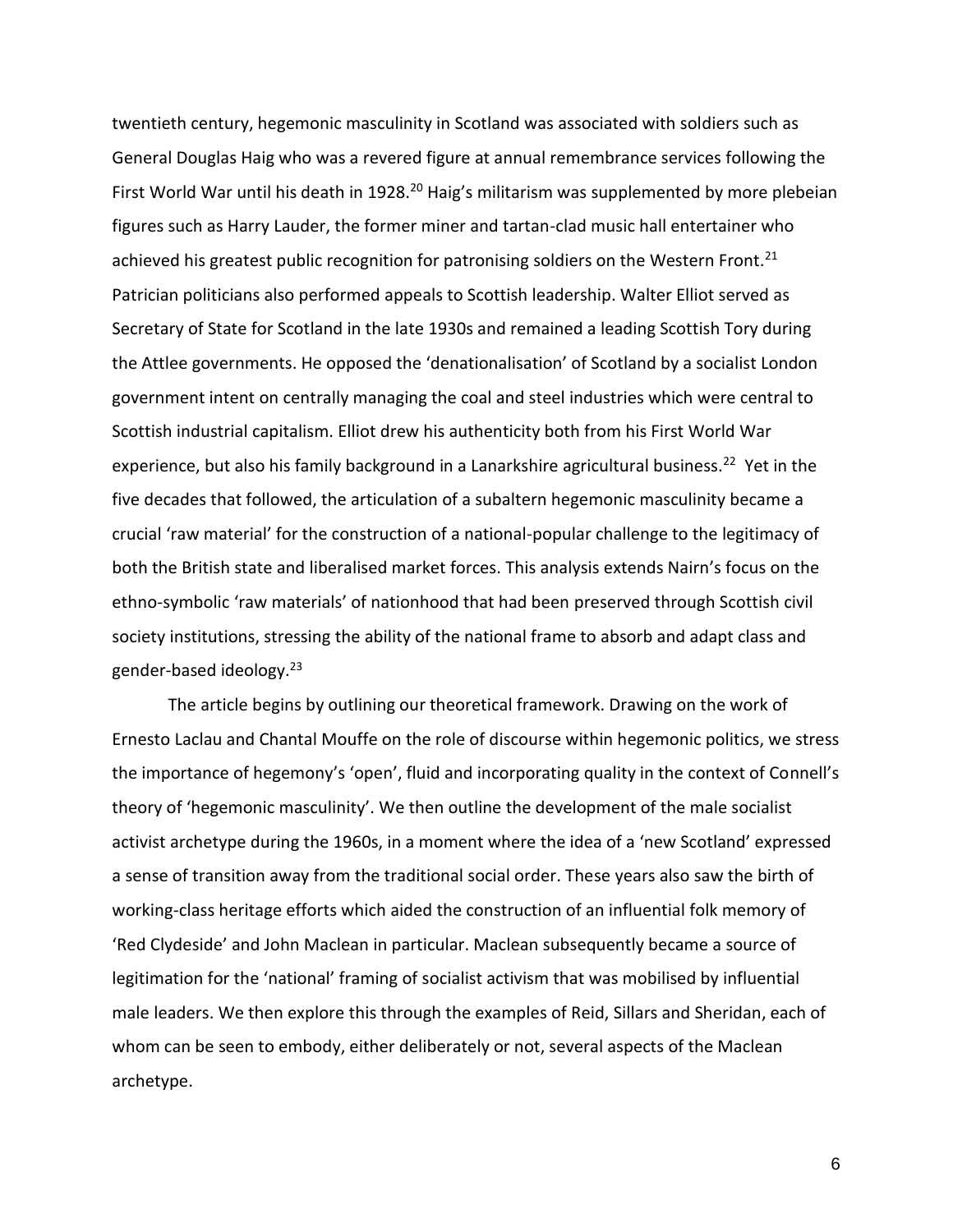#### **Hegemony, masculinity and populism**

R.W. Connell argues that 'at any given time, one form of masculinity rather than others is culturally exalted.<sup>'24</sup> This 'hegemonic masculinity' is a means of legitimising patriarchy, making the dominance of men and the subordination of women within the 'gender order' appear natural and just, rather than a historically contingent and political system of oppression.<sup>25</sup> The character of a given hegemonic masculinity is similarly historically specific, as are those of other 'subordinated and marginalised masculinities'. These 'multiple masculinities' are constantly in a dynamic relationship with each other, as the hegemonic requirements of patriarchy change with broader structural changes - for instance in the structure of industry - and pressure 'from below' by women as well as marginalised or subordinated masculinities.<sup>26</sup> The importance of the concept of 'hegemony' in explaining the fluid and adaptive characteristic of masculinity's power is key to our own use of it here, for it has significant applications to questions of populism and nationhood too. Drawing on Antonio Gramsci's use of the concept, Ernesto Laclau and Chantal Mouffe have stressed the importance of discourse to hegemonic politics: the construction of hegemony, they argue, is a fundamentally discursive project wherein multiple identities are 'articulated' together under a particular catch-all demand such as 'radical democracy'. <sup>27</sup> Yet hegemonic politics is a means of subordination as much as emancipation; Raymond Williams argues that hegemony functions through the limited 'incorporation' of subaltern groups into the programme of the dominant class.<sup>28</sup> This produces a 'nationalpopular' articulation of mutual interest, in which subaltern groups have a genuine - not merely illusory - stake in the rule of the dominant class, but one that nevertheless continues to maintain existing power relations.

One crucial aspect of this process of articulation is populism, and recent scholarship has stressed populism's applicability to the politics of both left and right. Cas Mudde and Cristobal Revira Kaltwasser have described populism as a 'thin-centred' ideology which attaches itself to more substantive programmes, counterposing a 'pure' people against a 'corrupt' elite, while Laclau understands it in similar terms as a 'discursive strategy' of 'constructing a political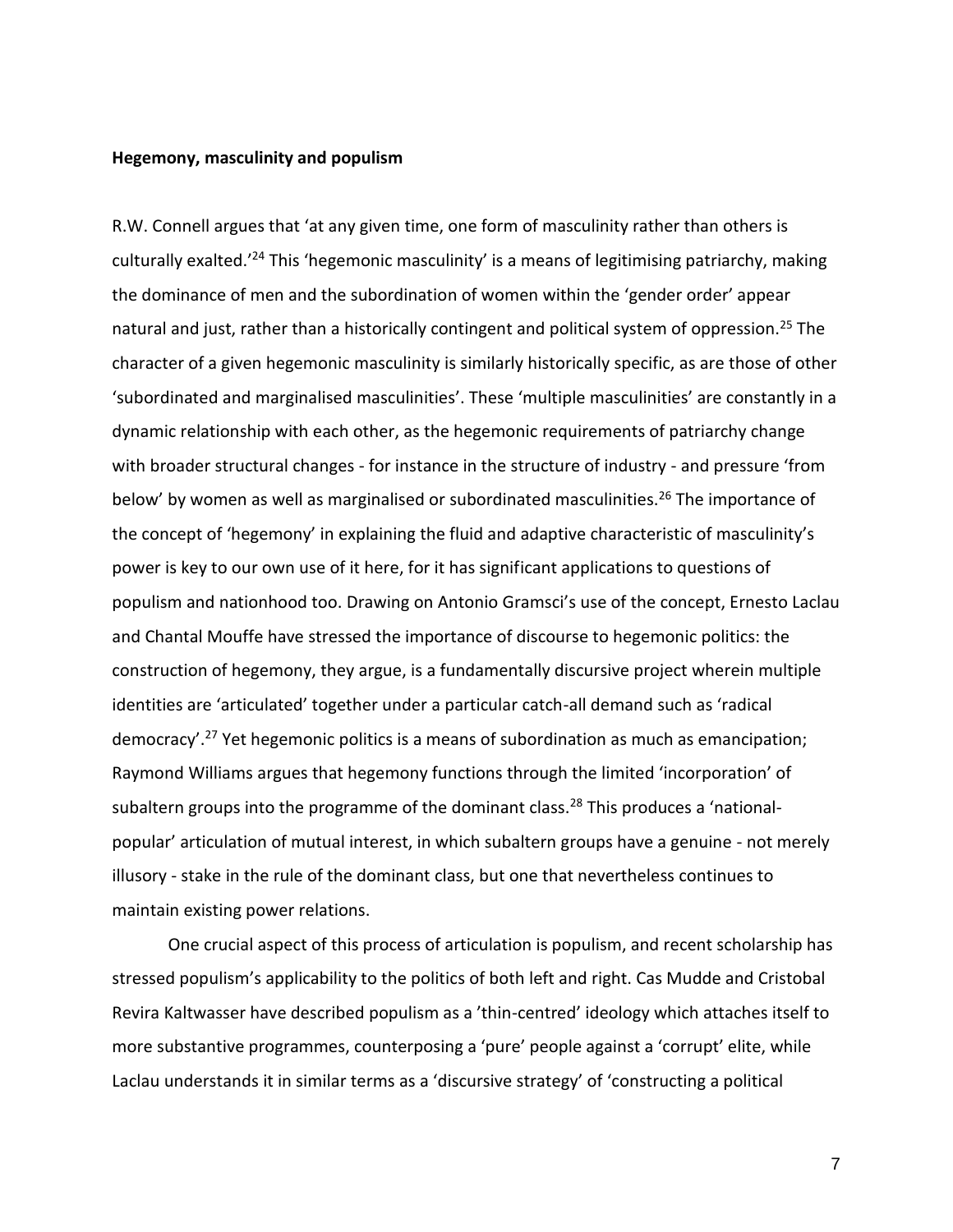frontier dividing society into two camps and calling for the mobilization of the 'underdog' against those in power'.<sup>29</sup> Mouffe writes that populism is a 'way of doing politics' rather than an ideology, programme or specific regime, and it is this definition of populism which we adopt here.<sup>30</sup> The nation can form a key focal point for populist discourse, providing a specific but shared cultural idiom in which a hegemonic politics of 'the people' can be meaningfully articulated against a distant elite.

This article, then, explores two different but interrelated hegemonic processes: one is the reinforcement of 'naturalised' patriarchal power in Scotland through the rearticulation of hegemonic masculinity, incorporating popular class, community and national demands into its own symbolic repertoire; the other is the role of a broader *counterhegemonic* politics in this process, which sought to draw on the traditional symbolic authority of patriarchal power to authenticate its opposition to the power of the state and the market. We can view the reinforcement of hegemonic masculinity through popular struggles in Scotland as the product of a conflict between distinctive national articulations of masculinity at the levels of Scottish and Anglo-British identity. By blaming an ostensibly alien and elite - that is, Anglo-British - form of hegemony for deindustrialisation, Scottish working-class masculinity was invested with a counterhegemonic potential which enabled it - paradoxically - to assert its hegemonic legitimacy within a peripheralised gender order, valorising male power not in spite of but because of its opposition to the power of the market and the state. Phillips *et al*'s recent study into the culture of the skilled male 'Clydesider' underlines the fusion of gender and class positions typical of articulations of masculinities.<sup>31</sup> Shipyard workers prized skilled labour, harboured a combative attitude towards employers and valued trade union organisation. This workplace culture was consciously transmitted from older to younger workers and institutionalised via apprenticeships. Phillips *et al* emphasise the UCS work-in as a moment where this culture approached its zenith but stress its continuation through deindustrialisation's 'half-life' since the 1960s.<sup>32</sup> This article is less concentrated on workplace experience but retains a focus on how the traditions and mythologies of industrial society conditioned responses to socioeconomic change. Male political leaders were able to assert themselves as bearers of legitimate authority in the face of economic threats to community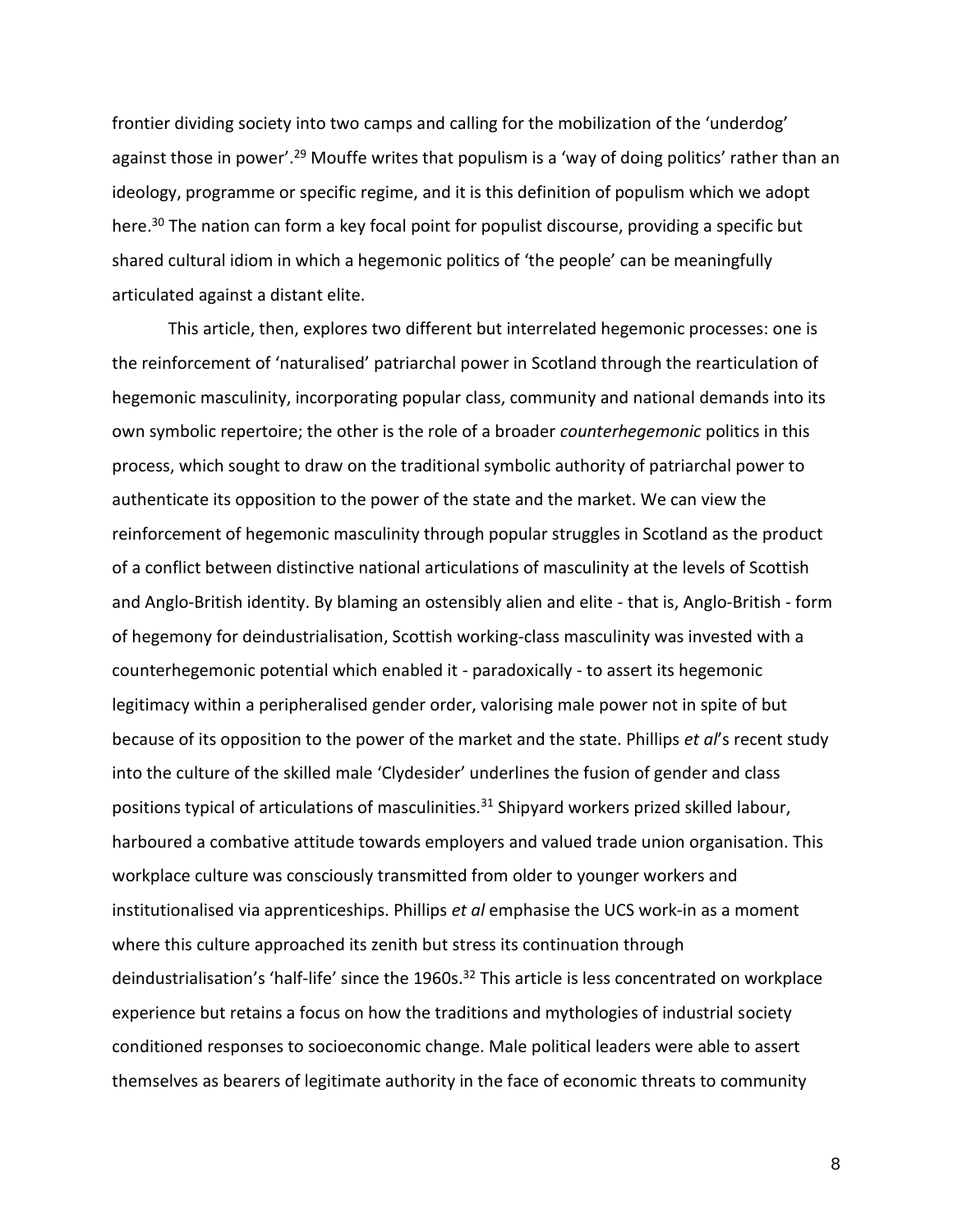integrity in a class and gender conscious fashion. In this manner, they were able to ensure that localised crises became understood as Scottish national concerns.

#### **A usable past**

In all of our examples, local crises in the west of Scotland gained national significance under class and gender-conscious leadership. The prominence of these struggles reinforced the apparent value of their fusion of class and gender politics, and was built on their connection with popular feeling at points of crisis in working-class communities. Jim Phillips' work on the 1984-5 miners' strike emphasises the strongly gendered nature of how strikebreakers, 'scabs', were and continue to be characterised in the Scottish coalfield.<sup>33</sup> Similarly, a widespread perception of working-class respectability in the face of industrial closures was evidenced elsewhere. During the factory occupation that was mounted to opposed the closure of Caterpillar's tractor plant in Tannochside, Lanarkshire, during 1987 the symbolism of male working-class respectability and Scottish national concern were closely entangled. The ubiquitous flatcap worn by John Brannan, the factory's convenor, became a key emblem of the 103 day occupation against the closure.<sup>34</sup> As Hobsbawm argued, the flatcap acted as a principal cultural class signifier of the 'remade' nineteenth-century British working-class lifestyles. It established a coded familiarity between often small scale industrial settlements or neighbourhoods.<sup>35</sup> These repertoires point to the centrality of a masculine working-class framing in Scottish resistance to deindustrialisation which took the form of a community defence of culture as well as an effort to protect jobs and workplaces.

The populist mobilisation of hegemonic masculinity was in part a response to the emergence of a widely recognised 'new Scotland' during the 1960s. This landscape was populated by new towns, housing schemes, the welfare state, and industrial sectors increasingly dominated by the state and multinational investors, or 'branch plants' of UK firms. The swift contraction of employment in the traditional 'staple' industries of jute, coal mining and shipbuilding, and the demolition of miners' rows and inner city housing through 'slum clearance' programmes, stimulated efforts to record the lifeworlds and structures of traditional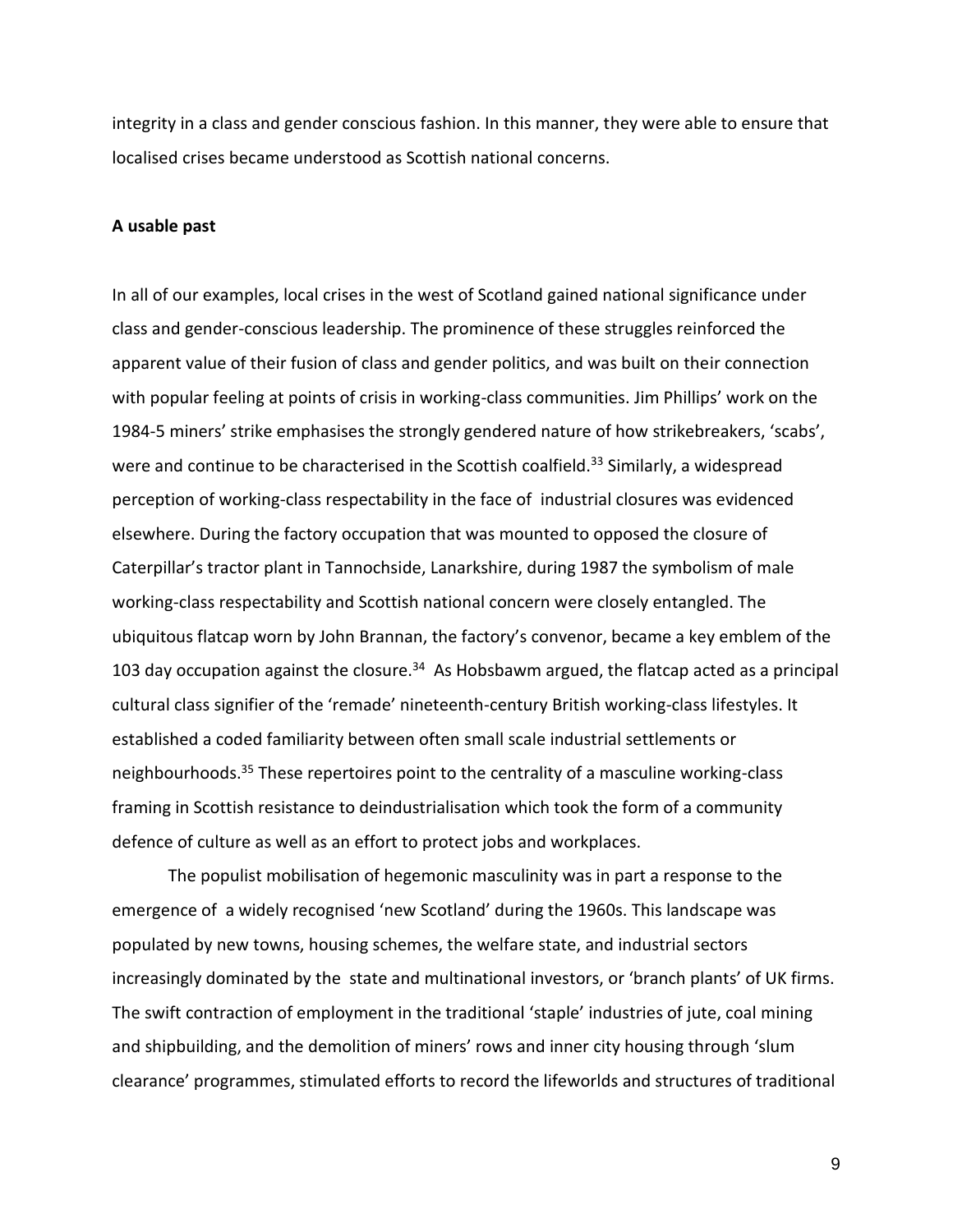occupations. These commemorations informed the folk revival's preservation of rural and proto-industrial life.<sup>36</sup> Over this period, a coordinated infrastructure of Scottish labour and working-class history emerged. This included the foundation of the Scottish Labour History Society in 1966 and the beginning of its journal, *Scottish Labour History*. Its emergence demonstrated the growing confidence of Scotland's historians in exploring the nation's distinctive social history, expressed with particular clarity in T.C. Smout's highly influential 1969 book The History of the Scottish People.<sup>37</sup> The work of Smout and other social and labour historians such as Ian MacDougall, William Marwick and Victor Kiernan fed into an emerging literary sphere which was particularly concerned with Scotland's historical development and its radical traditions. Christopher Harvie argues that the late 1960s and 1970s saw a move away from 'propagandist' and nationalist writing about Scottish society, towards efforts 'to understand why Scotland was different and what long-term factors, if any, underlay the current political upheavals'. Yet many on the left saw this moment of national rediscovery as an opportunity for an historically-informed propagandism of their own: these 'new legends', as Harvie calls them, sought to blur the lines between national and radical history.<sup>38</sup>

*The Scottish Insurrection of 1820*, published in 1970 and authored by Peter Berresford Ellis and Seumas Mac a'Ghobhainn, identified the artisanal radicalism of the 'Radical War' in 1820 as an early instance of left-wing Scottish nationalism - an argument that has been subjected to considerable critical scrutiny since.<sup>39</sup> Efforts to frame John MacLean as embodying a distinct brand of Scottish radicalism carried more credibility and prominence. These were led by the John Maclean Society, founded in 1968 at the instigation of the Workers' Party of Scotland (Marxist-Leninist) with the support of prominent CPGB and Labour Party members, left-wing nationalists and ex-Communist left-wingers such as Harry McShane, as well as MacLean's daughters Nan Milton and Jean Wilson.<sup>40</sup> Milton published a highly influential biography of her father in 1973. Maclean became central to the cultural imaginary of the principled Scottish male working-class leader. His legacy was malleable: across political divides. Maclean's primary contribution was portrayed to be not the Marxist political agitation or internationalism to which he dedicated most of his life, but instead his status as a political martyr who ultimately succumbed to the physical and mental effects of repeated imprisonment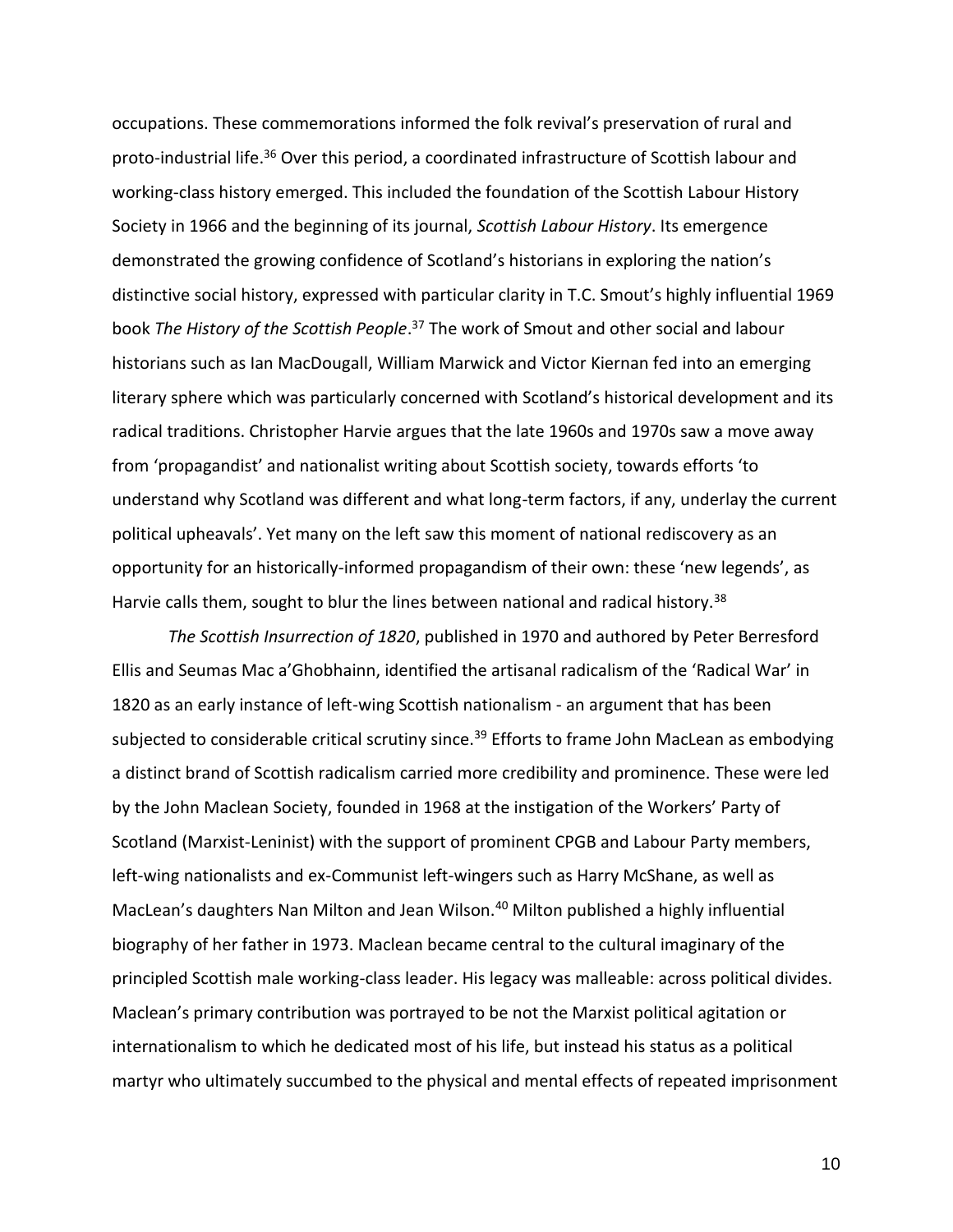during and after the First World War.<sup>41</sup> In the publicity for its first meeting, the John MacLean Society announced its intention 'to commemorate John MacLean's life, educational work, leadership and sacrificial effort to the workers of Scotland and the world'.<sup>42</sup> Tom Johnston, Maclean's fellow Clydeside socialist, contemporaneously emphasised the 'sacrificial' aspect of his resistance to the First World War. Johnston wrote in the socialist weekly *Forward* that: 'The blood of martyrs is said to be the seed of the church, and John Maclean's dramatic sacrifice may do more to shake up the brains of the working class than did John Maclean's years of educative propaganda for socialism.'<sup>43</sup>

The dominant image of Maclean which emerged from these memorialising efforts was one of a principled working-class intellectual and agitator who risked his life and liberty in pursuit of peace and social justice. Hamish Henderson's lyric, *The Freedom Come All-Ye*, written as an anthem for the Scottish Campaign for Nuclear Disarmament in 1960, explicitly situates MacLean within a tradition of radical, anti-imperialist peace activism:

> When MacLean meets wi's freens in Springburn A' the roses and geans will turn tae bloom, And a black boy frae yont Nyanga Dings the fell gallows o' the burghers doon.<sup>44</sup>

Yet one other crucial feature of Maclean's image has been determined by his most famous public appearance, the 'speech from the dock' during his trial in 1918. In repositioning himself from 'accused' to 'accuser', Maclean articulated an intellectual and moral counter-legitimacy, based primarily on the validity of his critique of capitalism rather than any popular or organisational backing, against the formal legitimacy of the state. Subsequent interpretations of Maclean's counter-legitimacy, however, root it not in his critique of capitalism but in popular support for his bravery and his sacrifice, emphasising the crowds that greeted him after his release from jail. Henderson's image of Maclean in the 1948 *John Maclean March* is more populist - even nationalist - than Marxist, deploying images of an activist, militant nation and a 'home' for the people in Scotland's most famously radical region: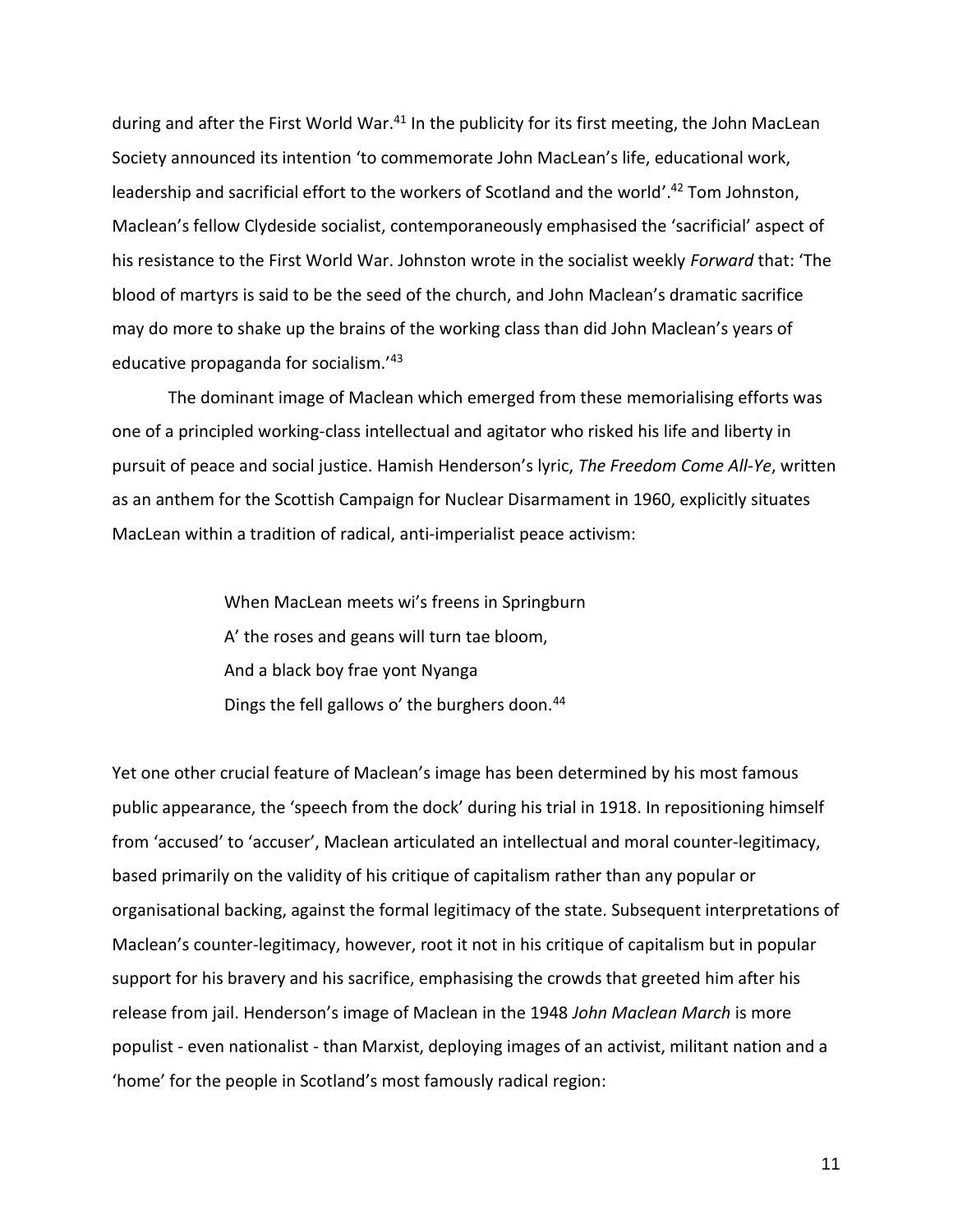The red will be worn, ma lauds, an Scotlan will merch again Nou great John Maclean has come hame tae the Clyde<sup>45</sup>

### **Respectable militancy**

MacLean's pacifist heroism provided the Scottish left not just with an image of effective popular counter-legitimacy, but also a vision of anti-militarist male heroism which challenges popular representations of Scottish masculinity in the nationalist myth of the 'Scottish soldier'. Furthermore, there was a popular legitimacy to breaking the law in conflicts between the state and working-class communities with a distinct morality. This was exemplified in the coalfields by the ingrained narratives of the 1926 general strike and lockout through the heroic status accorded to miners who were jailed during the conflict.<sup>46</sup> Joe Corrie's *In Time O' Strife*, a play written at the time of the general strike, encapsulates this dynamic in a dialogue between Tam Anderson, a young Communist miner, and Jean Baxter, his partner Kate's mother. Tam is considering taking part in a crowd action against strikebreakers whilst Jean urges caution warning of the legal consequences. In response Tam sees these as both inevitable and a price worth paying for affirming his status as a legitimate bearer of working-class morality which transcends the legal order:

Jean: Is it worth it, Tam? It means the jile for ye, and the breakawa'll take place some time or ither. You nor onybody else can stem it, and you ken that, for it has happened before in your time.

Tam: And it'll happen again Jean, and will happen till the workers control their ain destiny. But we've got to fight till the last ditch every time, whether it means the jule or no'.

Jean: It'll hurt Kate, Tam.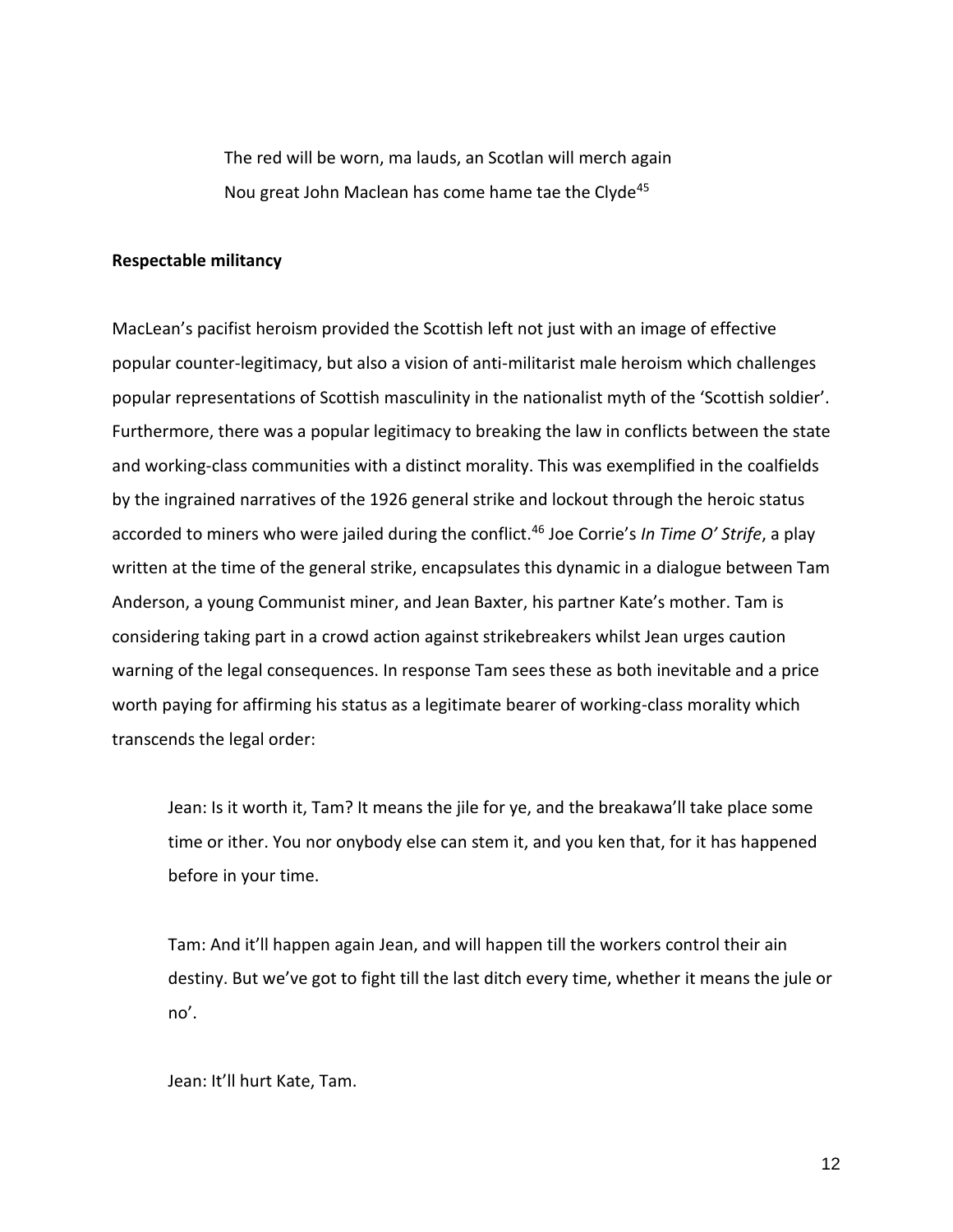Tam: I ken it will, but there's nae escape. I'll no likely get ony mair than three months, and it'll be worth the suffering to come back and ken that I did my bit.<sup>47</sup>

Corrie's play was re-published and performed by the 7:84 theatre company in 1982, with its narrative claimed as a 'usable past' during the revival of Scottish industrial conflict under Thatcherism.<sup>48</sup>

The Fife coalfields were a focal point of radical working-class heritage efforts during the second half of the twentieth century. These were driven by the context of deindustrialisation, through the closure of small village collieries, the rehousing of communities from miners' rows and the maturing of the generation who had led the major class conflicts of the 1920s and 1930s. Ian MacDougall's *Militant Miners*, which was published in 1981, is a prominent example of these efforts. The collection includes both extensive extracts of oral testimonies from John McArthur and letters written by David Proudfoot. Both men were Communist coal miners in East Fife during the interwar years. In a foreword, Michael McGahey, the National Union of Mineworkers Scottish Area President, and Victor Kiernan, a history professor at the University of Edinburgh, underlined their view that miners' militancy was an example to be followed by the contemporary labour movement. They referred to McArthur as 'a man, and a Scotsman, whom his countrymen should want to know of.<sup>'49</sup> McArthur's memories centre on his experiences of engagement with revolutionary politics through his contact with John Maclean during the late 1910s and early 1920s when he was a young mining trade unionist. He attended a Maclean lecture on Marxist economics in Fife before he enrolled in Maclean's Scottish Labour College in Glasgow. Maclean was a 'courageous fighter', but, reflecting the sensibilities of a founding member of the CPGB, McArthur was discouraged by his 'individualism' and lack of commitment to building a durable party organisation. McArthur's memories indicated the importance of restraint to Scottish respectable militancy. He fondly recalled the influence of Irish republicanism in the Fife coalfields, including a meeting in Methil which was addressed by the nationalist and socialist revolutionary Constance Markiewicz. However, there were clear limits to this enthusiasm. When McArthur was a student at the College, he was acquainted with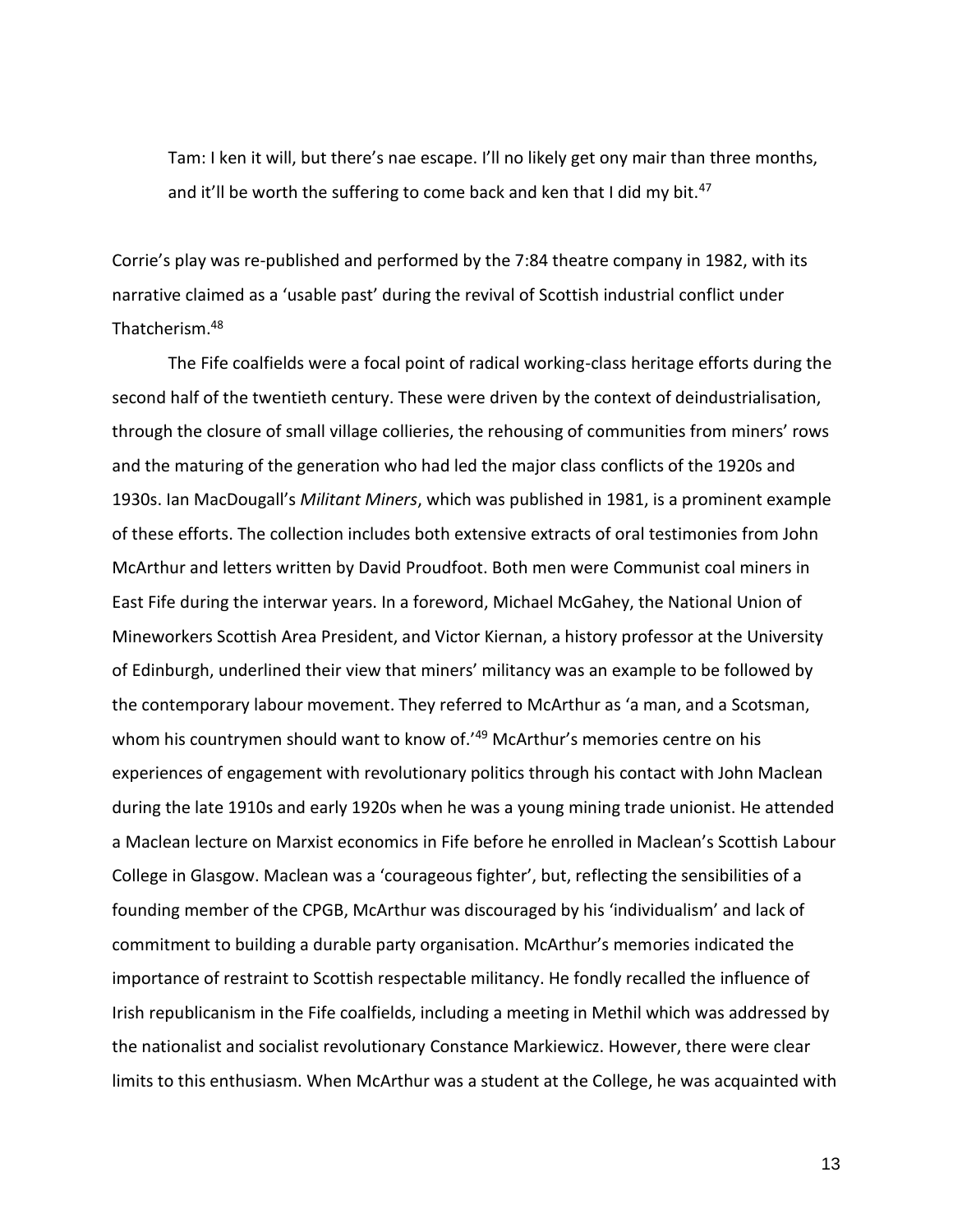the Blantyre miner, Andrew Fagan, who he described as Maclean's 'outstanding pupil' and an IRA gunrunner. During interviews recorded over four decades after the event, McArthur was still scathing in his assessment of the impact that hiding weapons and ammunition in the College's premises could have had on the Scottish labour movement.<sup>50</sup> McArthur's comrade, Abe Moffat, painted a similar picture of respectable militancy during an interview in 1974 that was published in *Scottish Labour History*. Moffatt went onto become the President of the Scottish miners' union in 1942 but was keen to discuss the formative experiences of the 1921 and 1926 lockouts. His recollections included the formation of a workers' defence force in West Fife during 1926, which included First World War veterans like himself. However, rather than emphasising violence, Moffat instead highlighted the social order that these men embodied:

A very strong workers' defence force in Cowdenbeath, marching along in military style through the streets, training and everything else, and we had big ex-soldiers, six feet two, taking charge of different groups. They were well trained and very well disciplined I would say.<sup>51</sup>

Moffatt emphasised that Communists such as himself were firmly embedded in the mining industry and community life within the village of Lumphinnans where he grew up and married. He sought to discredit opponents who explained militancy through outside agitation: 'I used to smile when I heard right-wing leaders saying that the Communists were infiltrating into the trade union: we'd been there all our lives.'<sup>52</sup> MacIntyre's 1980 study of the single-industry localities that became Britain's interwar 'Little Moscows' confirmed the authenticity of Moffat's perspective through its study of Lumphinnans. It also sought to reconnect to a radical past after the mining and textile villages that it studied had lost their distinctive Communist electoral presence by becoming Labour Party strongholds since the 1950s.<sup>53</sup>

The usable nature of 1920s class struggles was also affirmed in more directly political literature. The CPGB's journal *Scottish Marxist* had regular working-class history contributions, including the interwar memories of party members. Peter Kerrigan, the party's former industrial organiser contributed an article to the journal's third edition in 1973 which recalled his involvement in engineering trade unionism during the 1920s. He remembered being part of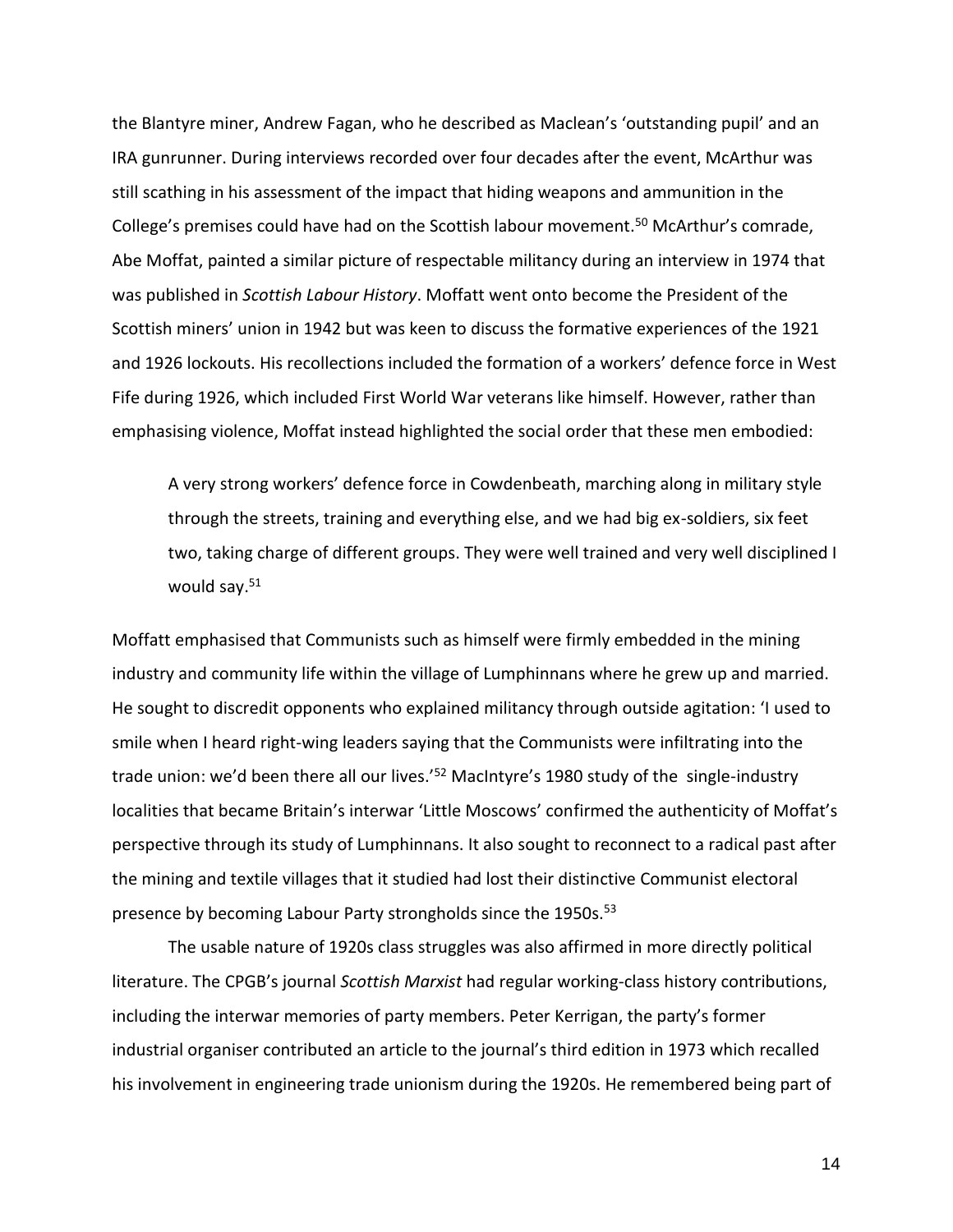a crowd that vandalised the home of a 'non-union blackleg' in Glasgow during 1923. Kerrigan also recalled conflict in the city during the 1926 general strike, principally with university students who acted as strikebreakers. He remembered that this further instilled class-based 'hatred and sustained hostility'. Kerrigan's memories also indicate the limits of respectable militancy. After much debate the Glasgow Strike Committee refused to arm its members.<sup>54</sup> The left appropriation of hegemonic masculinity in late-twentieth-century Scotland similarly subverted the physical-force heroism of bourgeois 'Scottish soldier' archetypes with a moralforce alternative that was militant but explicitly anti-militarist and non-violent. In the mid 1980s Jim Sillars summarised his own adherence to Scotland's tradition of 'democratic revolution' by citing the lineage of Chartism and Maclean's commitments to non-violence whilst maintaining that as a socialist he condoned both 'civil disobedience' and industrial struggle.<sup>55</sup>

### **Authenticity**

The development of a historical consciousness of the Scottish working class from the late 1960s onwards progressed alongside a succession of prominent left-wing male leaders, who deployed similar political ideas and practices within varied political and economic contexts: the moralistic de-legitimisation of the state, the deployment of populist rhetoric in the defence and valorisation of specific geographical communities, and the attempt to 'nationalise' the particular experience of these communities via symbolic interventions in the public sphere. These themes appeared in different contexts and within distinct political traditions within the left, but in each case their public profile and reception cleaved to the general archetype of leftwing, populist male leadership: Reid, Sillars and Sheridan were each presented and interpreted as national 'champions' within a firmly male-oriented political and social imaginary. This connected particular battles within their communities with a broader struggle for the future of a male-dominated industrial - or declining, 'post-industrial' - working class that had become a proxy for Scottish 'national' interests. These interests were portrayed as under threat from distant Conservative governments with little connection or social understanding of plebeian Scottish culture.<sup>56</sup>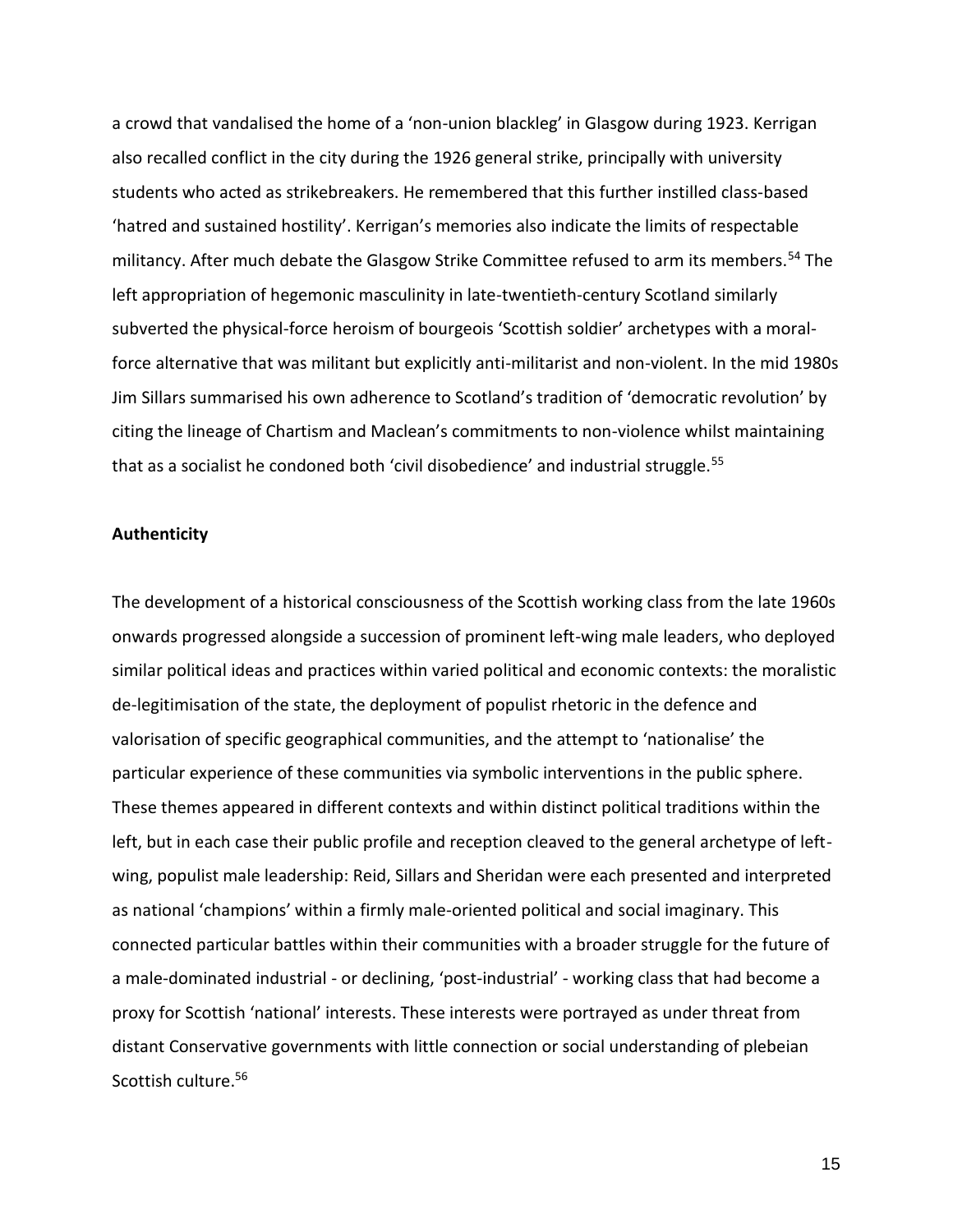The left-populist form of masculinity embodied by each figure was, on the one hand, a basis for 'organic' authority counterposed to the 'faceless' and artificial legitimacy of the British state; on the other hand, it challenged the order of the state whilst seeking to defend societal order itself, proposing a communitarian, 'respectable' alternative to the outright anarchy that deindustrialisation, the liberalisation of market forces and negative wealth redistribution were perceived to represent. This included pronounced opposition to Westminster government which was often framed as undemocratic or dictatorial. For instance, during the campaign against the poll tax both Militant and the Scottish Trades Union Congress (STUC) referred to the Scottish Secretary of State Malcolm Rifkind's claims to have powers equivalent to a 'colonial governor'.<sup>57</sup> The STUC published a leaflet that mocked Rifkind by portraying him replete with a paper hat and sword.<sup>58</sup> Similar motifs were apparent during the UCS work-in when the occupiers produced a poster that portrayed the industrial dispute as a one-sided boxing match between a muscular 'UCS' figure and a representative of the government. The English Conservative Prime Minister Ted Heath is portrayed as an enfeebled sideline figure who is obliged to throw in the towel.<sup>59</sup> By the 1980s this optimism had given way to grievous concern about Scotland's future but this retained a focus on its industrial integrity. Writing the introduction to his 1986 autobiography, *Scotland: The Case for Optimism*, Sillars discussed Thatcherite economic policy in terms of 'the threats to Scotland's place as an industrial nation'. <sup>60</sup> The understanding of Scotland as an 'industrial nation' enjoyed cross-class appeal. It was an assumption shared by policy-makers and academic economists as well as socialist activists. As Scottish capital contracted through the 'modernisation' agenda of the midtwentieth century, industrial nationhood granted increasing cultural legitimacy to industrial workers, especially those associated with traditional sectors.<sup>61</sup>

This leaned heavily on deep-rooted notions of patriarchal, rather than governmental, authority. Male authority was strongly ingrained across much of industrial Scotland, especially its heavy industrial regions, through apprenticeship systems, trade union organisations, the Labour Party and Communist Party, and membership social clubs. Such bodies were a significant alternative pole of identification to the official bodies of the government or on some occasions were strongly linked with the local state. Jim Sillars's telling of his life-story underlines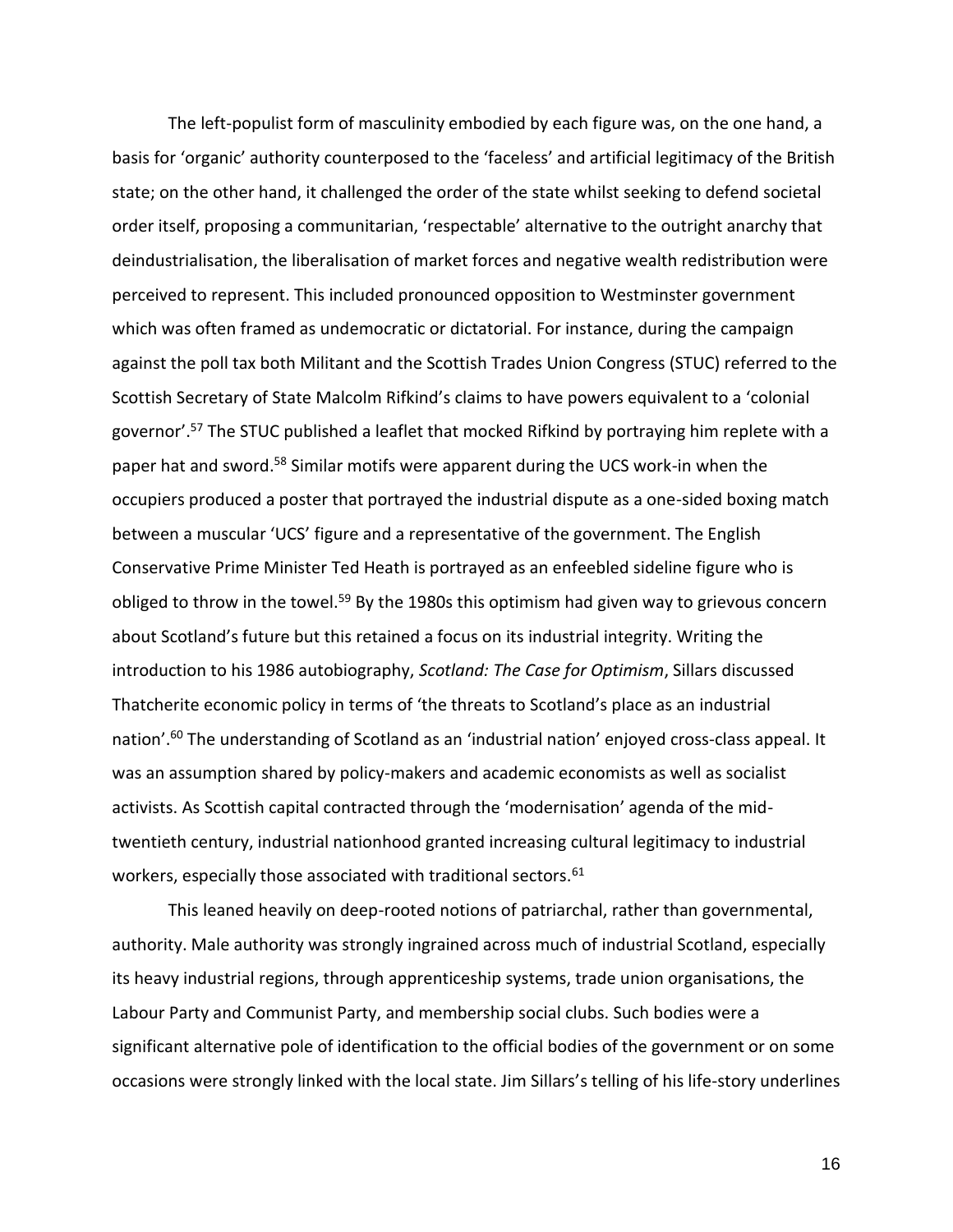the paternal influence of his father and grandfather with whom he shared occupational as well as familial bonds. His formative experience came during a rail strike in 1955 when Sillars's grandfather and father implored him to strike despite his initial reluctance to lose pay in support of colleagues who were members of another union. Sillars's socialisation continued under male mentors in the Scottish leadership of the Fire Brigades Union and the Labour group in Ayr Town Council. He stressed their 'incorruptible' respectability and their 'encouragement of young lads like me': a youthful Sillars was 'happy to sit at their feet and learn'.<sup>62</sup> Sillars's marriage to the prominent SNP activist and MP Margo MacDonald in 1981, and his continued encouragement of her career and legacy after her death, suggests a more complex relationship to the traditional practices of labour movement male leadership. Yet the recurrent motifs of paternal lineage and the explicit gendering of moral themes of respectability and responsibility throughout his autobiography demonstrates the enduring importance of masculinity as a means of legitimising his socialist politics.

Jimmy Reid's autobiography, tellingly titled *Reflections of a Clyde-Built Man*, emphasises the 'spirit of community' which pulled his family through unemployment in Govan. Like Sillars, he highlighted the importance of morality learnt through industrial employment, but underlined the importance of workplace representatives rather than full-time labour movement officials. Reid explains that his decision to join the CPGB was influenced by the shop stewards he met whilst serving an apprenticeship at Scottish Precision Castings. Their performance of authority was rooted in authentic experiences and collective bonds between workmates, which Reid sought to replicate in his own activism. Whilst an apprentice, Reid was among the leadership of a strike which included 40,000 apprentice engineers across the UK. He emphasised the importance of respectability to this effort, stating it was 'impressive to watch how the young men had organised in a responsible and disciplined manner'. Following a victory march Reid and several comrades were jailed. Reid recalled this as a working-class malesocialising experience. He defiantly sang the 'Red Flag' along with the other arrested men and concluded from the affair that in comparison to well organised young workers, 'the establishment was daft'. 63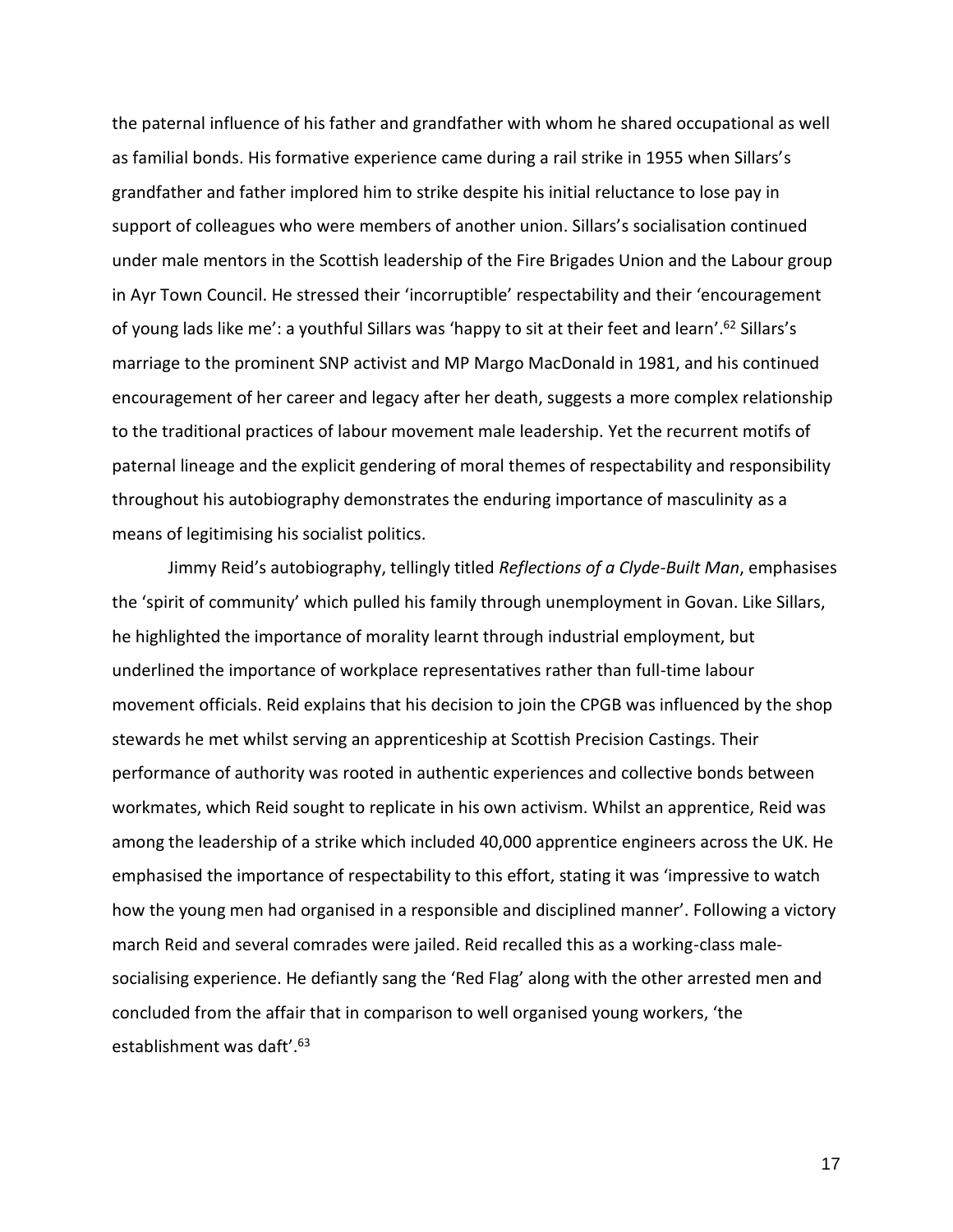Tommy Sheridan's recollections of his introduction to working-class politics similarly stress elements of oral and family traditions and moral argumentation. Unlike Reid and Sillars though, Sheridan did emphasise the role of politicised women, especially his mother who he recalls as a Transport and General Workers' Union steward and Tennent's Caledonian barmaid. She was an active picketer in the struggle for union recognition during the 1970s. Nevertheless, Sheridan strongly emphasised working-class social norms even as his community experienced deindustrialisation and he studied at Stirling University. This sharply differentiated Sheridan from Reid and Sillars's experience of maturing through industrial employment. Nevertheless, Sheridan stressed that the reason he chose to join the Militant Tendency when he was a student was 'because its student members seemed to come from the same kind of background as mine', noting that they 'dressed more normally than the other far-left groups'.<sup>64</sup>

These class sensibilities were also strongly gendered, with Sheridan claiming that 'my mum would have skelped me if she knew how I was behaving towards girls' after recalling his actions during a pregnancy scare he had with a girlfriend aged fifteen.<sup>65</sup> Sheridan's selfpresentation was not sharply differentiated from Reid's, who stressed his regular football attendance and explained that as a young man he 'knew that the lassies were the best opposite sex imaginable'.<sup>66</sup> Sillars, however, emphasises his trajectory away from this gendered idea of male working-class authenticity, facilitated by his discovery of a new identity as a 'late developer' working-class intellectual during his time in the navy.<sup>67</sup> Sillars's autobiography combines the class conscious pride associated with his railway worker family and union comrades with a 'wounds of class' narrative.<sup>68</sup> Having been written off as a failure at school Sillars once again found himself isolated by a 'snobbish clan' of Scottish Labour MPs who rejected his support for 'home rule' during the 1970s. He responded by styling himself as an independently-minded MP, distinguished by both his own autodidactic intellect and his efforts to channel Scottish popular discontent. Sillars made common cause with the Paisley Labour MP John Robertson, who was regarded as on the right of the party but shared Sillars's constitutional politics and social background. This had national as well as class implications, with Sillars positioning himself and Robertson as struggling against the infamous 'Scottish cultural cringe'.69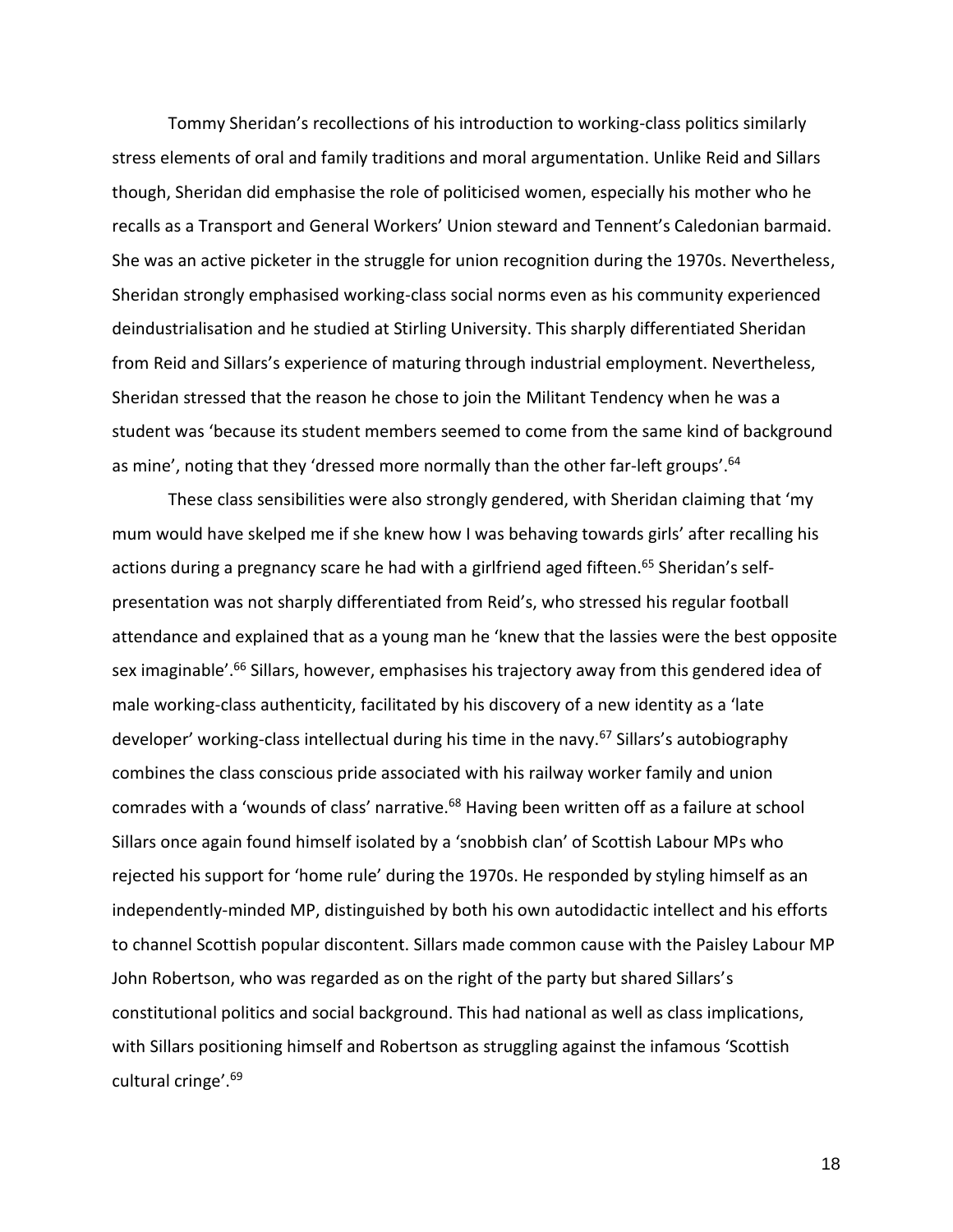All three figures were keen to live up to the imagery of Maclean's standing as a distinctly working-class intellectual. Jimmy Reid recalled that despite gaining entrance to a senior secondary school he 'knew [he] would be leaving school at fourteen'. However, this did not stop his efforts to gain an education. Reid recalled the hours that he spent in Govan public library as a young apprentice during the late 1940s where he read labour movement publications such as the *Daily Worker, Daily Herald,* and *Forward*. These were accompanied by more substantial works such as Thomas Johnston's *A History of the Scottish Working Classes*  which Reid purchased with his first pay packet. Yet despite these interests he felt unwelcome in some of the predominant young left circles of the time such as the Workers' Open Forum. Despite its title, the Forum was dominated by middle-class professionals and in Reid's view was not welcoming to someone of 'my lifestyle, my background'. <sup>70</sup> Reid merged his intellectual and social interests by hosting 'Big Jimmy's meetings' where young male engineering trade unionists would meet to hear talks or discuss ideology over drink.<sup>71</sup> These meetings epitomised the links between occupation, class and gender that shaped the 'Clydesider' identity that Reid sought to nationalise through the UCS work-in.<sup>72</sup> Sheridan was also keen to emphasise his intellectual development in a different environment. Despite his misgivings about 'home counties' students at Stirling University, Sheridan also emphasised his discovery of Marxism and histories of the labour movement as formulating 'a view of the world, which related to my own experiences'. Yet Sheridan locates the further development of his outlook in decisively more plebeian circumstances. Working with Militant cadre George McNeilage he claims to have 'helped transform Pollok into the most class-conscious housing scheme in Britain' with the assistance of Trotsky's writings and Nan Milton's Maclean biography.<sup>73</sup>

## **'No hooliganism'**

The UCS work-in saw workers led by Reid and fellow Communist shop steward Jimmy Airlie occupy and proceed to continue working in the four UCS yards that had been marked for closure by the Heath government. It was fundamentally a challenge to the 'social legitimacy of the government'.<sup>74</sup> Reid's rhetoric leaned heavily on the ideals of respectable masculinity. The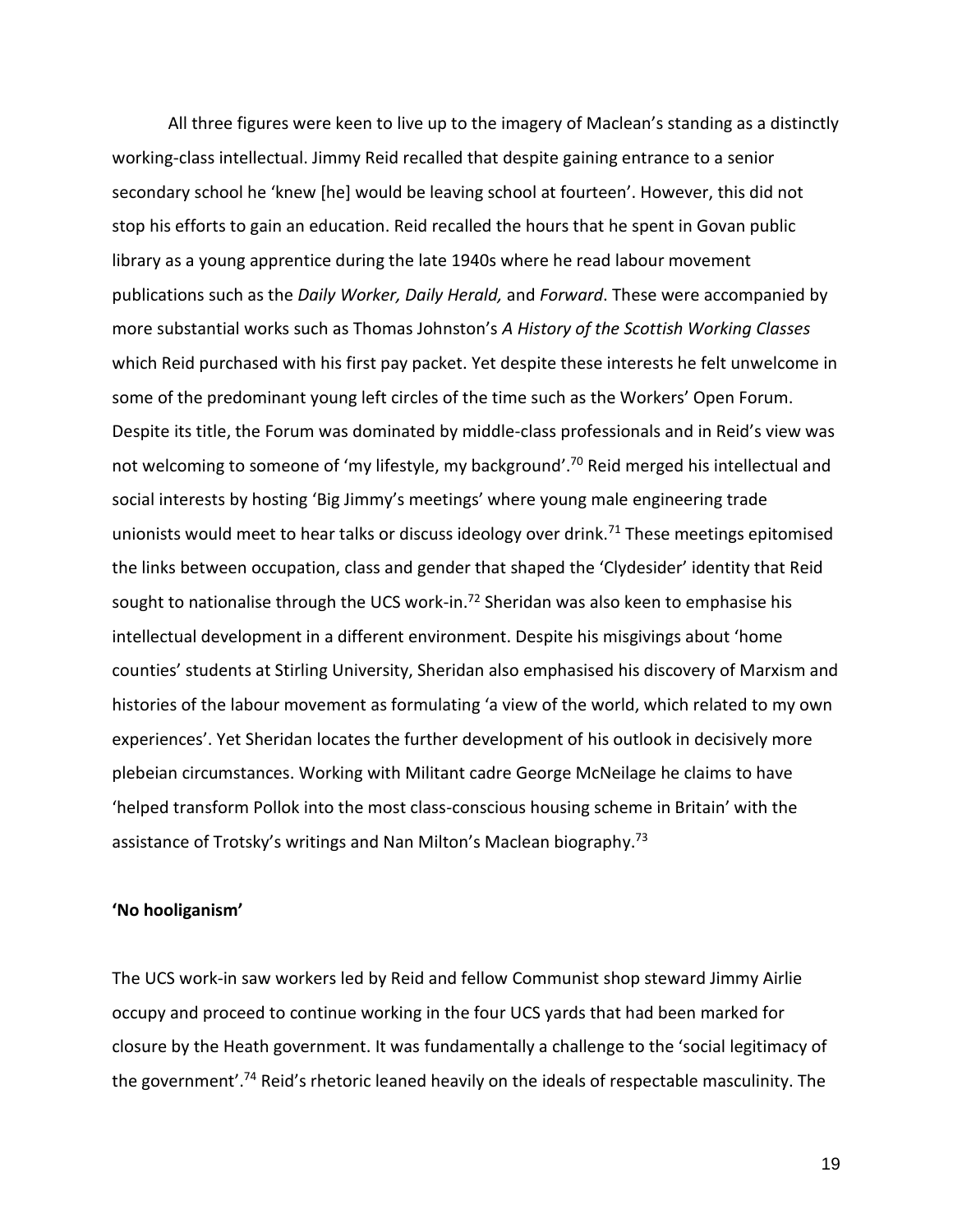work-in began with Reid imploring workers that 'there will be no hooliganism, there will be no vandalism and there will be no bevvying', whilst he also went on to state that the work-in was not only defending jobs but the gendered social fabric of Clydeside: 'We don't only build ships on the Clyde, we build men!' The UCS campaign made a populist appeal to Scottish national interest, with Reid stating bluntly that 'faceless men or any other group in Whitehall' had no moral right to threaten the livelihood of Scottish shipbuilders.<sup>75</sup> In legitimating an illegal occupation that directly convened private property rights, Reid appealed to a respectable form of militancy, and portrayed the government as the true source of disruption. The work-in was sustained between June 1971 and October 1972 without police intervention. Perhaps reflecting Reid's invocation of Red Clydeside shop steward militancy and moral argumentation, police commanders in Glasgow refused to consider removing the occupiers, hyperbolically foreseeing a comparable situation to that unfolding contemporaneously in Belfast during the early days of the 'troubles'.<sup>76</sup> Reid's defence of tradition through 'a new form of struggle' approximated to an opposition to deindustrialisation couched within a critique of modern bureaucratic capitalism.<sup>77</sup> The diaries of the UCS liquidator, Robert Smith, offer another perspective and indicate a high level of cooperation between respectable militants and the official forces of law and order. On 30th July 1971 Smith was forced to vacate UCS premises following 'hysteria at Clydebank'. Yet following interventions by Glasgow Police Chief David McNee, Smith returned to his 'usual routine' after walking past pickets at the Linthouse yard and met with Reid who assured him that he 'would not be impeded in going about my business.<sup>'78</sup>

UCS offers an insight into the relations between Scotland's multiple masculinities, and the way in which they could be combined to articulate a national hegemonic masculinity as a countervailing, defensive bulwark against the disembedding of the economy from society by London planners and multinational corporations. The relationship of Scotland's growing leftwing intelligentsia to the UCS work-in was uneasy but optimistic, reflecting a clear sense of exclusion from an industry-focused hegemonic masculinity amongst University-based intellectuals. Bob Tait, the editor of the Edinburgh-based cultural review *Scottish International*, visited the UCS yards to report on the work-in in 1972, and reflected on the discomfort he felt on arriving: 'What exactly are we here to see and write about, how will we be received?... We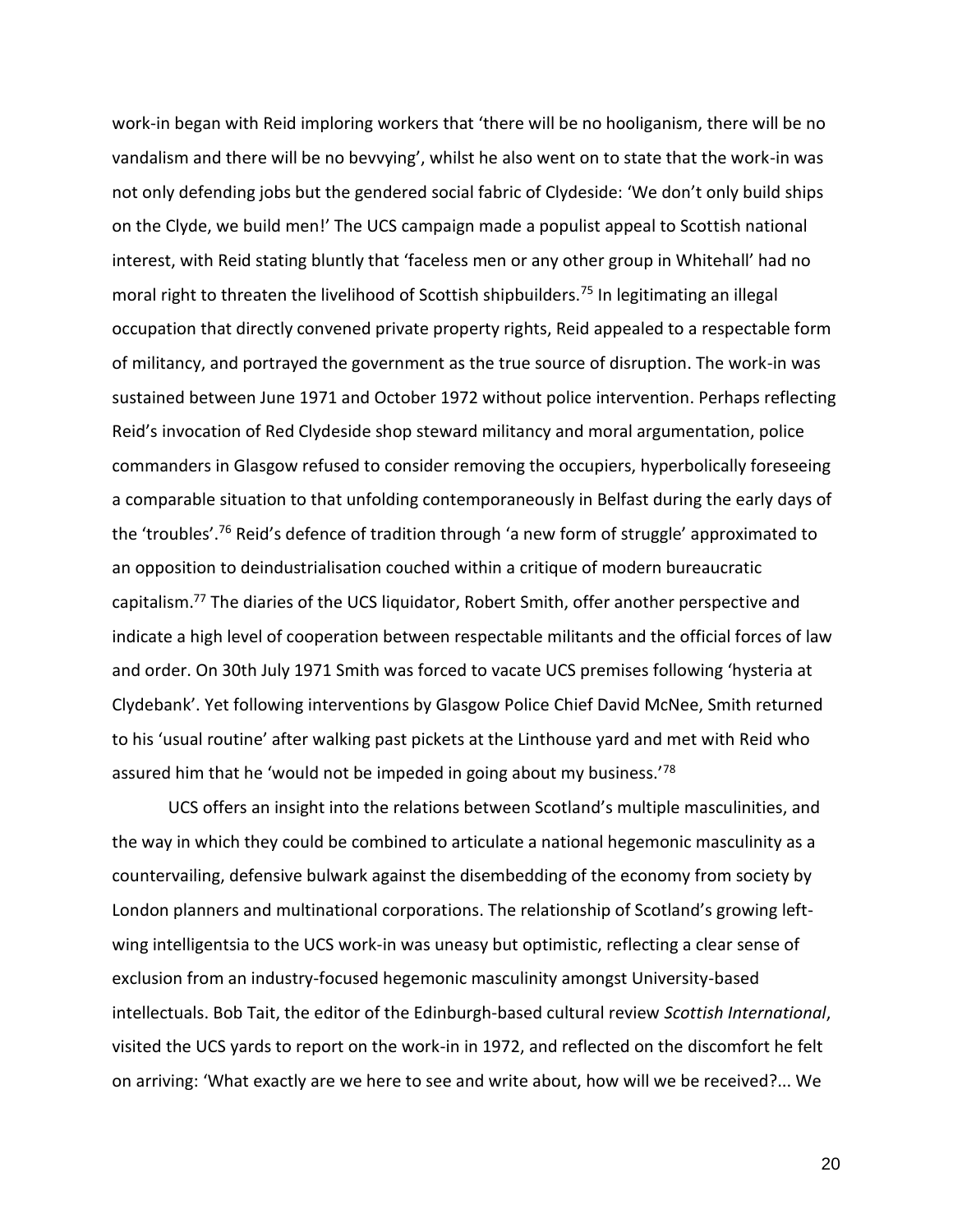are working for an arts magazine. We even lose our way when we get there in Clydebank's one main street. Ridiculous!<sup>'79</sup> He was nevertheless cautiously optimistic, wondering if 'a new, confident kind of expression and organisation' for a pluralistic left-wing tradition encompassing both intellectuals and workers might emerge from a new era of Scottish industrial conflict. Tait concluded by identifying with 'other fantasists in the yards looking for realities or realisations. Maybe we could be accepted as watchers and listeners… Maybe on that basis we could get in.'80 He recruited the novelist Archie Hind to write the magazine's main report on the struggle, and Hind's essay - titled 'Men of the Clyde' - constructs a clearly gendered hierarchy of heroic Scottish workers and ruling-class English villains.<sup>81</sup> He begins by describing the Upper Clyde's natural resource endowments, its 'farmlands and ducal estates belonging to an effete, mad or absent aristocracy', but 'otherwise nothing, unless we consider the men and their inheritance'.<sup>82</sup> Hind goes on to trace this inheritance as a gendered one:

Men whose fathers had failed disastrously in the ambitious imperial venture at Darien, their hopes blocked and thwarted by English intrigue; men, evicted from their homes in the Highlands by absent landlords […] The hard men, the men of this cold, northern, wintry land who had learned to take a special view of reality, a sour view, a harsh view; men whose characters were as obdurate as the reality which had formed them; men whose history had been violence, shock and dispossession.<sup>83</sup>

The recurring, rhetorical deployment of the word 'men' was no accident, and Hind went on to denounce 'the fancy London media boy with his rag-bag of left-wing commitments, with his lifestyle and indulgence and expense accounts and dolly bird and total lack of a sense of authenticity envying the boiler maker for the authority of his crisis.' He explicitly contrasted this 'authentic' struggle with 'issues like women's lib., or abortion, or gay power, or the right to print porn or smoke pot.<sup>'84</sup> This drew a highly critical response from John Lloyd, a journalist who had fled Glasgow to become prominent in London's alternative media scene. 'It seems to me', Lloyd wrote in an open letter, 'that you could condense most of the quotations above into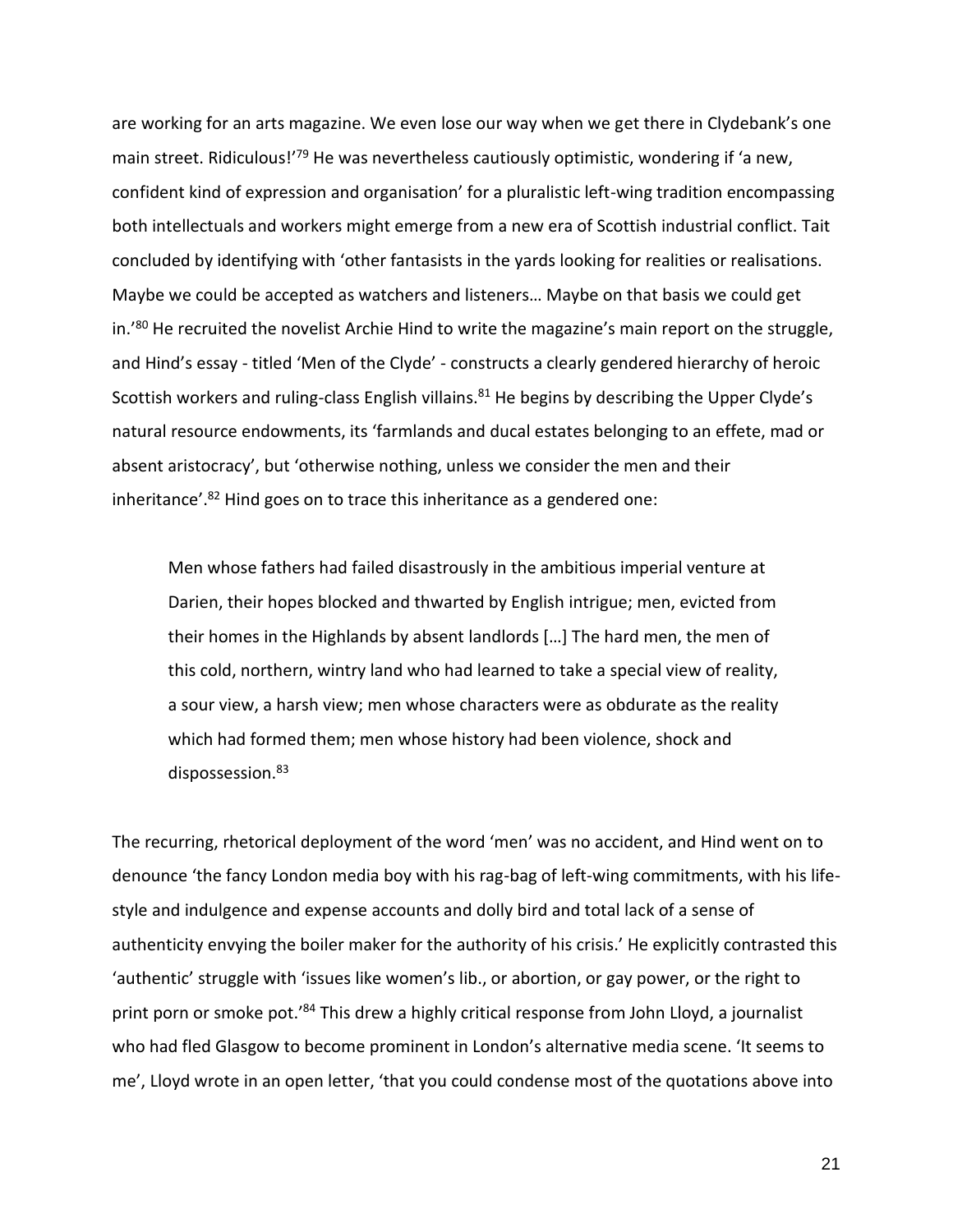the one insult which I guess you'll never have had levelled at *you* - "Fu'ng poof!".'<sup>85</sup> Hind's response, denying allegations of homophobia, nevertheless clearly articulated the kind of foreign, classed masculinity with which he was engaging: 'One hundred thousand people under severe economic attack and all the response is from some spoiled bourgeois brat bragging about getting his end away in London!<sup>'86</sup> Hind's refusal to reflect on the gender and sexual politics of his own characterisation of UCS took the form of a renewed assault on an oversexualised, bourgeois and metropolitan masculinity, reinforcing the polarised, populist binary of 'us and them' that joined class, nation and gender together against a perceived London-based threat.

### **Crashing cell doors**

The same tensions between novelty and tradition, and respectability and radicalism, characterised Sillars' attempt to break away from the Labour Party in Scotland. Sillars had already achieved some prominence as a 'hammer of the nats', thanks to his skills as a debater and his written polemics against the SNP which exhibited a plebeian toughness. This was exemplified during the 1970 South Ayrshire by-election when Sillars's former and future comrade, Sam Purdie, stood for the SNP in South Ayrshire. Purdie anticipated Sillars's shift to the SNP, but Sillars met Purdie's rumouring of impending coal closures in Ayrshire with outright hostility that marked him out as a class traitor deserving of rough treatment:

He [Purdie] has claimed to speak for thousands of miners. Someone who has welshed on the Labour movement as he did will never have that honour. I have no doubt that he will be repudiated in his claim by the miners' own spokesmen. If the Ayrshire miners now warn him off the coalfield I for one could not blame them.<sup>87</sup>

Sillars found himself on the receiving end of the treatment he had sought for Purdie when he defended South Ayrshire as an SLP candidate at the 1979 general election. In his memoirs, Sillars recalled that his son was 'hounded out' of the mining village and Labour stronghold of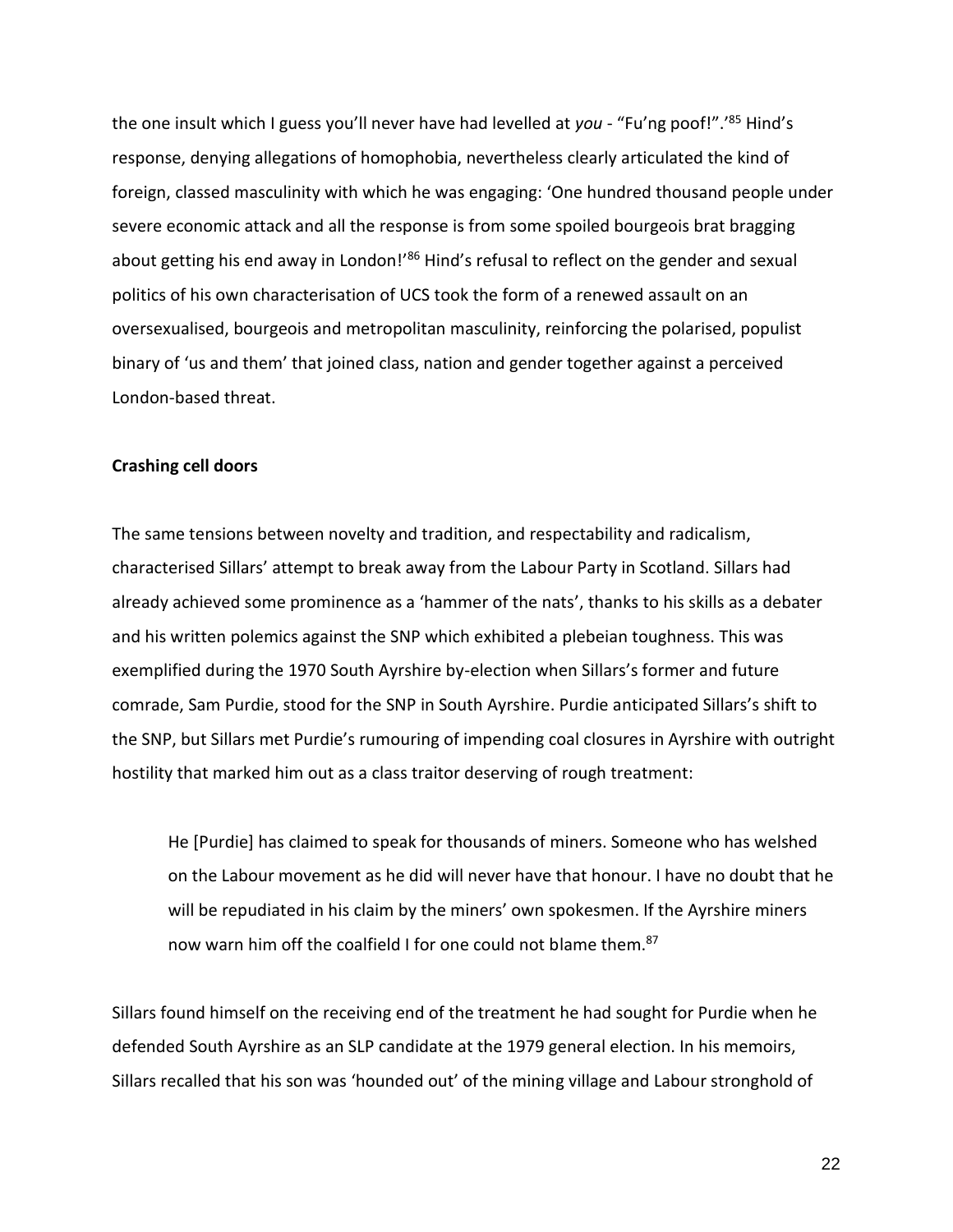New Cumnock whilst the National Union of Miners paid for an advert in Scotland's most-read newspaper, the *Daily Record* condemning his abandonment of the Labour Party.<sup>88</sup> Sillars mournfully recalled his defeat in terms which stressed his continued loyalty to class, community and nation. His move to Edinburgh to work as the Director of the Federation of Scottish Housing Associations was presented as a removal from home as Ayrshire went through a crisis:

It was a wrench leaving my home county and South Ayrshire, which I love. I felt no bitterness towards people, only sorrow, because I knew whatever personal problems I was having, they were nothing in comparison to what an English Tory government would create in a defenceless Scotland and a prostrate South Ayrshire.<sup>89</sup>

The SLP initially drew considerable support and attention from Scottish journalists and intellectuals. Harvie characterised it as the 'magic party' for its blend of socialism and Scottish nationalism.<sup>90</sup> Its brief media successes, however, never extended into the electoral sphere, and it as good as disappeared after losing its two seats in the 1979 general election. Sillars suggests that his decision to break with Labour stemmed from frustrations with Labour's hesitation over the devolution plans he had vocally supported, stressing the need for extensive economic powers.<sup>91</sup> His first policy document for the SLP, written with Alex Neil, was titled *Jobs and Industry*. Henry Drucker argues that Sillars 'had hoped to win over the "old Scotland" of heavy industry and traditional "labour values"'; yet 'its activists came, largely… from radicalised sections of the new Scotland.' Carol Craig, a young member of the party with 'new left' sympathies, argued that 'Sillars' problem was that he wanted my father - who's a railwayman to join; what he got was me.'92

For Sillars, this economistic, jobs-based image of traditional industrial communities was the bedrock of political legitimacy, rather than existing parties, laws or institutions. Not only did he evoke it in breaking with Labour, but during his early years with the SNP it was called upon to justify even more extreme action. Shortly after joining the party Sillars argued for and was given leadership of its civil disobedience campaign, titled 'Scottish Industrial Resistance'. In his first conference speech, Sillars warned activists that 'we must be prepared to hear the sound of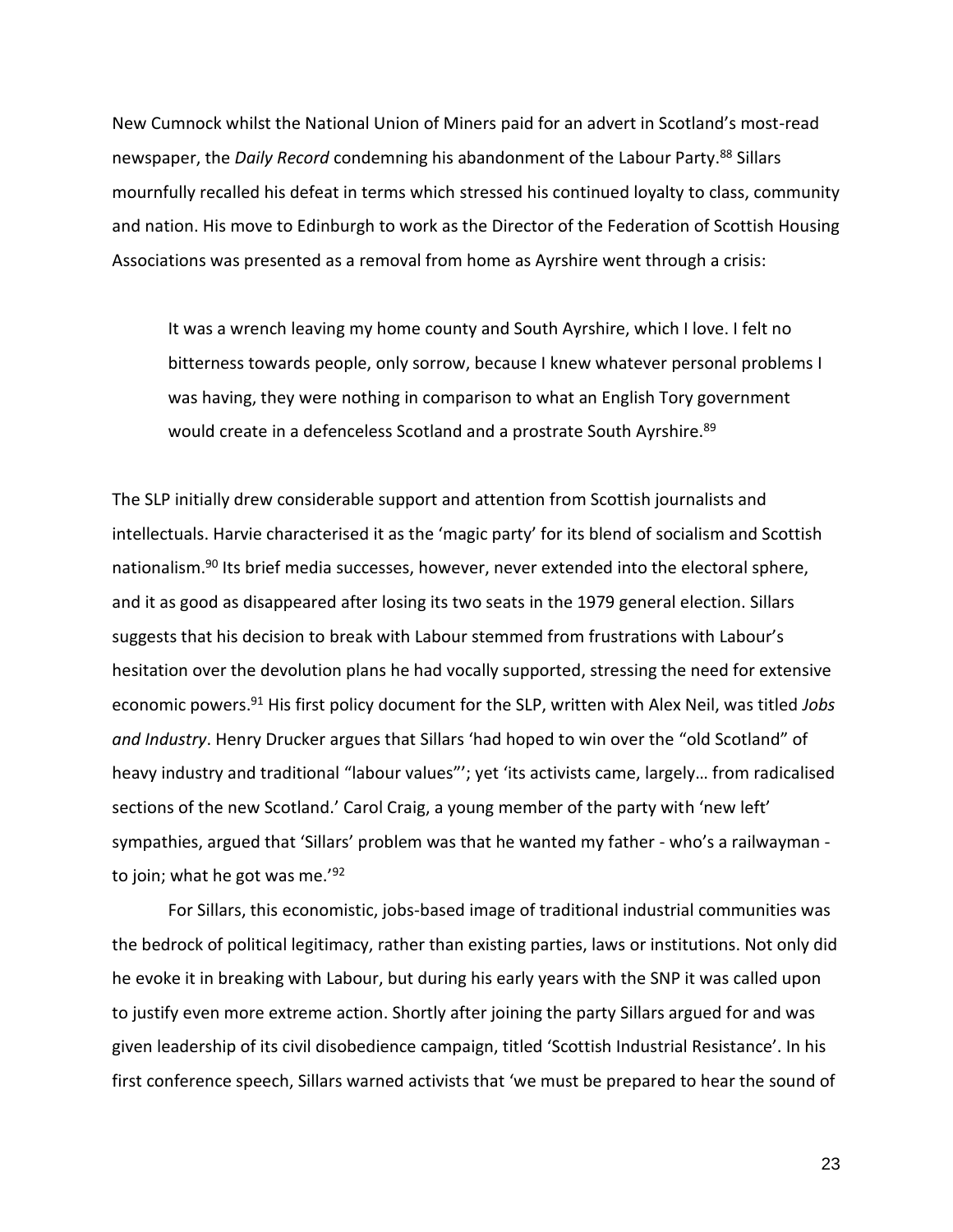cell doors crashing behind us.'<sup>93</sup> In October 1981, Sillars and five other SNP members broke into the Royal High School building on Calton Hill, which had been the proposed site of the Scottish Assembly. Once inside, Sillars read out a declaration stressing that a Scottish Assembly was essential to solve unemployment before being arrested.<sup>94</sup>

Cell doors crashed behind Tommy Sheridan and other APTF activists during the poll tax non-payment campaign during the late 1980s and early 1990s. Non-payment itself was a civil matter in Scotland. Arrests principally related to stopping 'poindings' or warrant sales, the seizure, valuation and sale of an indebted person's goods. Non-payment was justified in material terms by the APTF's slogan of 'can't pay won't pay': the implementation of a flat tax at the insistence of an unpopular central government was profiled as the latest unjust action by a state that had already overseen intensified deindustrialisation and tolerated mass unemployment. It was also seen as an act of naked class warfare: the flat tax worked to the benefit of business and property owners whilst it punished council tenants, the low paid, the unemployed and curtailed the democratic power of the local state. These community and class objections were galvanised by a nationalist framing, as the poll tax was being implemented a year earlier in Scotland than across the UK by a Conservative government that was widely held to have lost its 'mandate' to govern Scotland.<sup>95</sup> A former Militant full-time organiser recalled that Pollok was at the epicentre of resistance. He remembered attending street meetings at which Tommy Sheridan addressed around 300 residents during the summer of 1988, in anticipation of the tax's implementation in April 1989. Between 1989 and the tax's replacement in 1993 Militant organisers 'spent a lot o time getting arrested'. Sheridan was the most highprofile arrestee, but the organiser himself recalled being jailed in Barlinnie just outside Glasgow after he failed to pay a fine.<sup>96</sup>

During 1992, Sheridan was ultimately imprisoned for six months for his involvement in stopping a warrant sale. Sheridan cited John Maclean in his recollections of the case published two years later and stated 'morals have no place in a court of law. Or, at least, our morals have no place in their courts.<sup>'97</sup> This rejection of the court's moral legitimacy chimed with the legacy of Maclean, which Sheridan consciously sought to replicate. He joined Maclean in a longer tradition of radical subversion of the legal process. James Epstein has explored how nineteenth-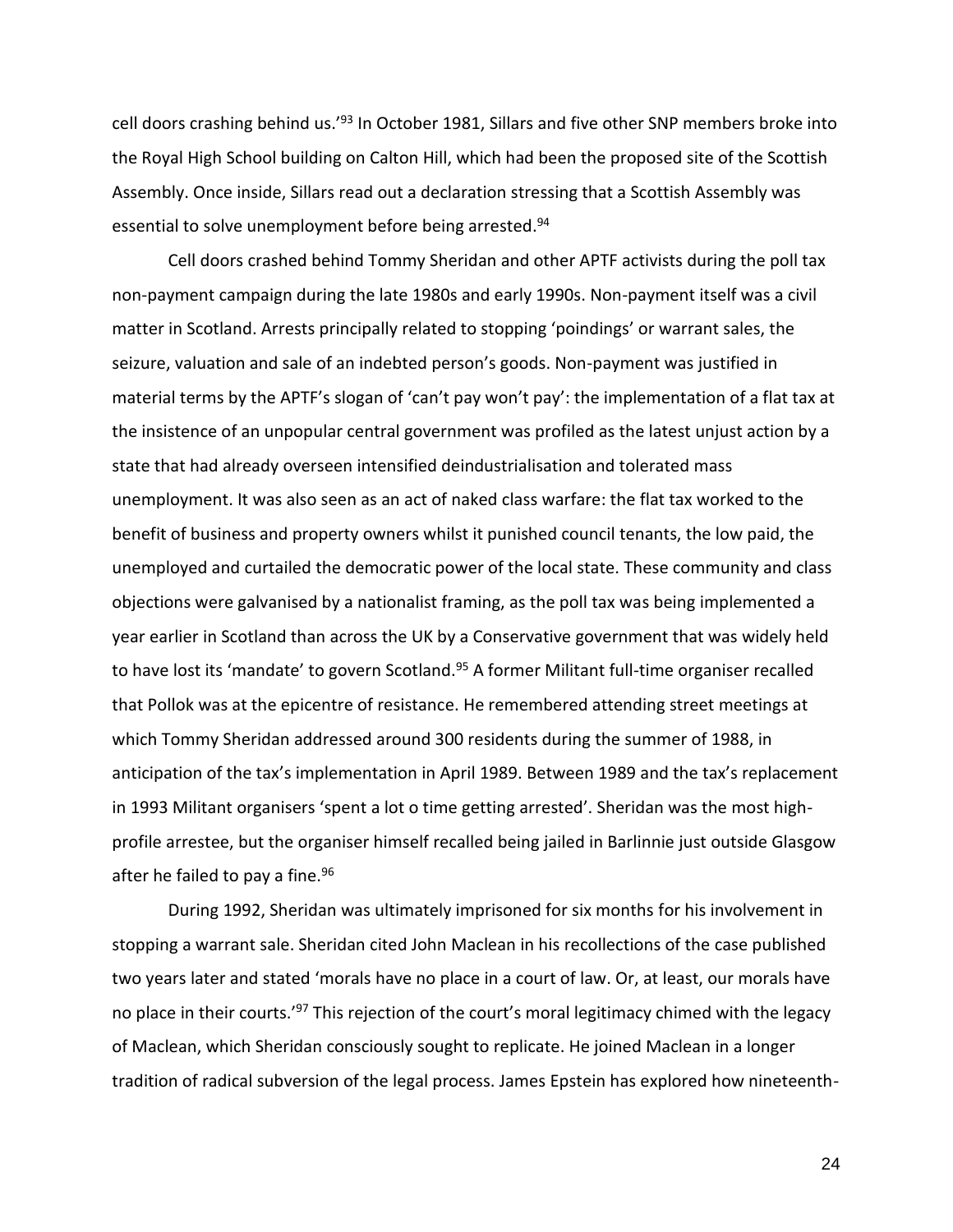century English radicals used the courts to formalise their confrontation with the state, claiming and speaking up for historic rights in an attempt to turn the system on its head and deploy the language of power against power.<sup>98</sup> Petrie argues that this tradition was sustained into the twentieth century in Scotland, not just by Maclean but other Communist activists who were imprisoned for campaigning against the First World War. He suggests, however, that by the end of the interwar period, this vision of the ''radical ordeal' no longer appeared inspirational but antiquated and, frankly, ridiculous in a mass democracy.<sup>'99</sup> Yet there can be no doubt that such visions retained their power at least within the radical left towards the very end of the twentieth century. Sheridan's status as a man imprisoned for a stance against injustice became a major plank of his Westminster parliamentary campaign during the 1992 general election which was run from prison. For instance a copy of *Scottish Militant* from March 1992, less than a month before polling day, was headlined 'Free Tommy'. Reflecting on Margaret Thatcher's resignation in November 1990, following mounting pressure over the poll tax, *Militant* described Sheridan as 'a man who led a mass movement that defeated the poll tax and brought down Maggie Thatcher who the rest of the world thought was invincible'. Another article detailing Sheridan's sentencing reported that 200 people had attended court in Edinburgh from Glasgow housing schemes to support Sheridan who was handed 'class justice', which did not stop his supporters from gathering outside Saughton Jail.<sup>100</sup> This directly mirrored Maclean's appearance in 1918 when again supporters from working-class communities in Glasgow descended on Edinburgh's High Court.<sup>101</sup>

In an address to the electorate in the same edition of *Scottish Militant*, Sheridan underlined his commitment to Scotland, rather than Britain, as the appropriate legitimate political unit to deliver social justice: 'Changing the constitution by itself doesn't feed the kids, doesn't stop dampness in the house, doesn't put people back into work. The Scottish parliament would have to be seen as a means to an end rather than an end in itself.<sup>'102</sup> In his forward to Sheridan's autobiography the prominent Australian socialist journalist John Pilger gave credence to his strategy of class politics informed by a form of nationalist moral deliberation. Pilger emphasised that Sheridan stood in the tradition of John Maclean by standing for parliament from prison. Furthermore, he underlined that Sheridan's success in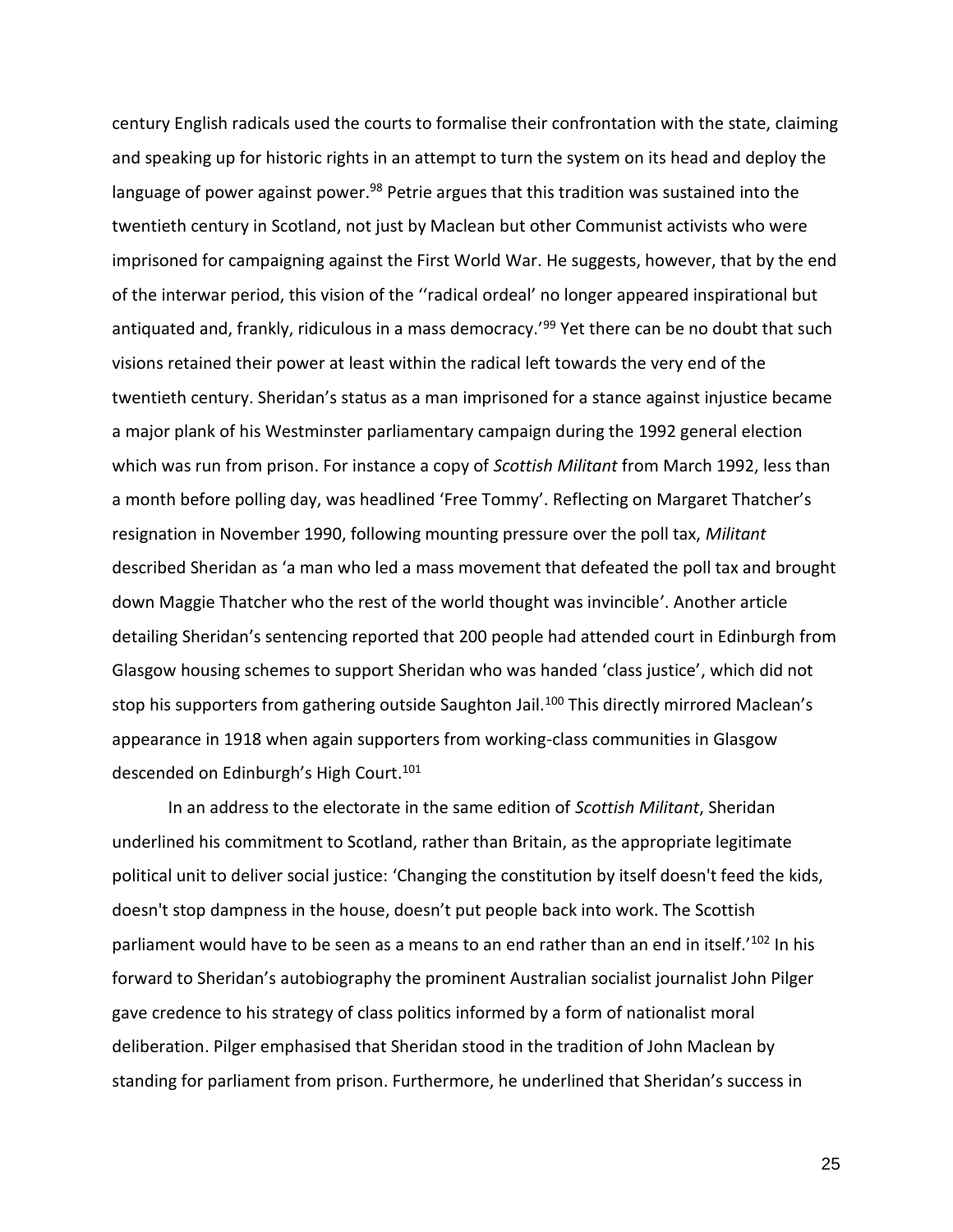building Scottish Militant Labour lay in recruiting housing scheme residents who were 'not necessarily inspired by Militant's programme, rather than by the commitment of Tommy and his comrades to the community'.<sup>103</sup> Pilger's remarks show that the contours of masculine populism on the Scottish radical left during the late twentieth century did not rest on specific programmatic positions. Diverse traditions found common ground in the articulation of a respectable militancy grounded in a confluence of gender, class, community and nationhood. This defensive posture asserted localised and human authority in response to the effects of depersonalised bureaucratic capitalism and deindustrialisation.

Before his ignominious 'downfall' in the mid-2000s, Sheridan went on to become a popular member of Scotland's reconvened parliament. Yet his perspective has been increasingly marginal over the last three decades. Both Sillars and Sheridan have found themselves without a significant platform, consigned to the fringes of party politics. During the 1970s, the Scottish radical left was highly male-dominated - the contents pages of the *Red Paper on Scotland*, edited by Gordon Brown in 1975, were entirely populated by men - but developed alongside an emergent Scottish women's liberation movement.<sup>104</sup> The latter was initially focused on distinctive women's institutions and publications such as Scottish Women's Aid and the *Scottish Women's Liberation Journal*, and treated much of the Scottish left - as well as the question of devolution - with scepticism. In her 1977 book *Scottish Woman's Place,* Eve Hunter criticised 'the famous revolutionary spirit' of Red Clydeside, which:

was not matched by any awareness of the oppression of their women. James Maxton and Stephen Campbell as ILP MPs refused to support campaigns for free contraceptive facilities. They were right to suspect the motives of some of the campaigners but wrong to ignore the real need and desire for contraception among working-class women.<sup>105</sup>

At a founding meeting of the SLP in 1976, Sillars announced that 'we are laying claim to be the inheritors to the Keir Hardies, the James Maxtons, the Tom Johnstons.<sup>'106</sup> Maxton's own failure to support women's campaigns for sexual freedom was echoed in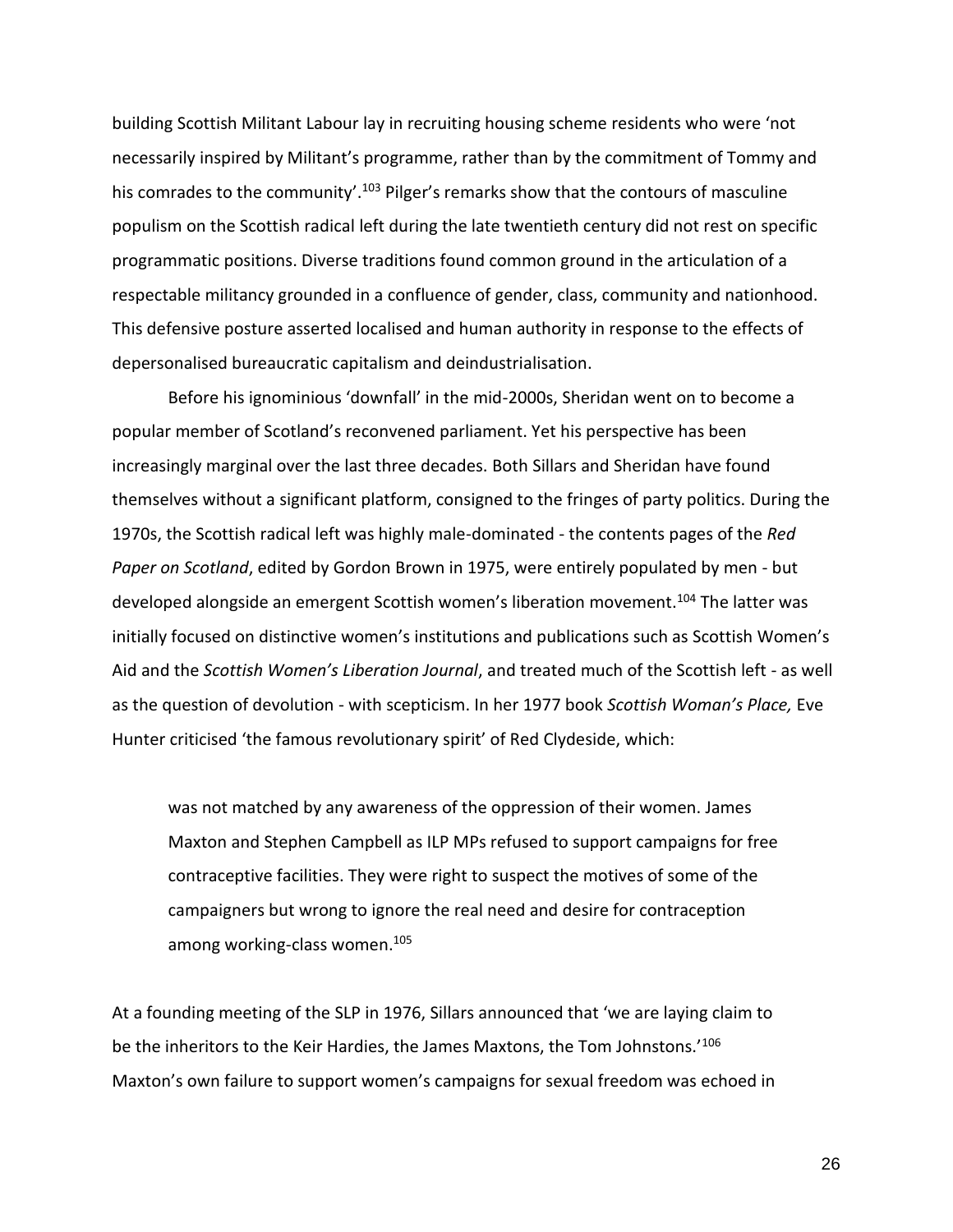Sillars's and John Robertson's support as SLP MPs for the Abortion (Amendment) Act in 1976, which placed new restrictions on women's right to choose. Writing in the *Scottish Women's Liberation Journal* in 1977, Esther Breitenbach argued that this had reinforced concerns in the women's liberation movement over how a devolved Scottish Assembly might treat women, even if it was in the hands of the left.<sup>107</sup> However, after Thatcher took power, women's liberation became a key part of a more diverse radical left during the following decade, in part through close coordination under the banner of Scottish home rule.<sup>108</sup> Much of the agenda which underpinned the foundation of the Scottish Parliament was ultimately shaped by feminist activists from a range of left-wing parties, who had persistently sought to challenge the masculine imagery of leadership that had predominated on the left. While the energy of masculine populism's symbolic repertoire has faded alongside the vitality of Scottish industrial politics, this has not entirely diminished its appeal. Reid in particular remains a crucial reference point for the Scottish radical left and Scottish nationalism alike. At Reid's funeral in 2010, which was attended by a range of politicians across left-wing and constitutional divides, the First Minister Alex Salmond announced that his 'Alienation' University of Glasgow Rectoral Address would be provided free to all Scottish schools.<sup>109</sup>

### **Conclusion**

In the UCS yards, the Royal High School and the courtroom, Reid, Sillars and Sheridan all found themselves at sites where conventional understandings of legitimacy had become blurred and open to contestation by the political and socio-economic transformations that occurred in Scotland during the final third of the twentieth century. The 'new Scotland' in which they operated was, in many ways, incrementally dissolving the bonds on which their own arguments and authority depended. Yet precisely this process of dissolution also permitted the transformation of living memory into heritage, more open to broader appropriation and redeployment than before. Each of these moments - and each of these individuals - has much in common: a clash of legitimacy between the linked forces of state and capital, and those of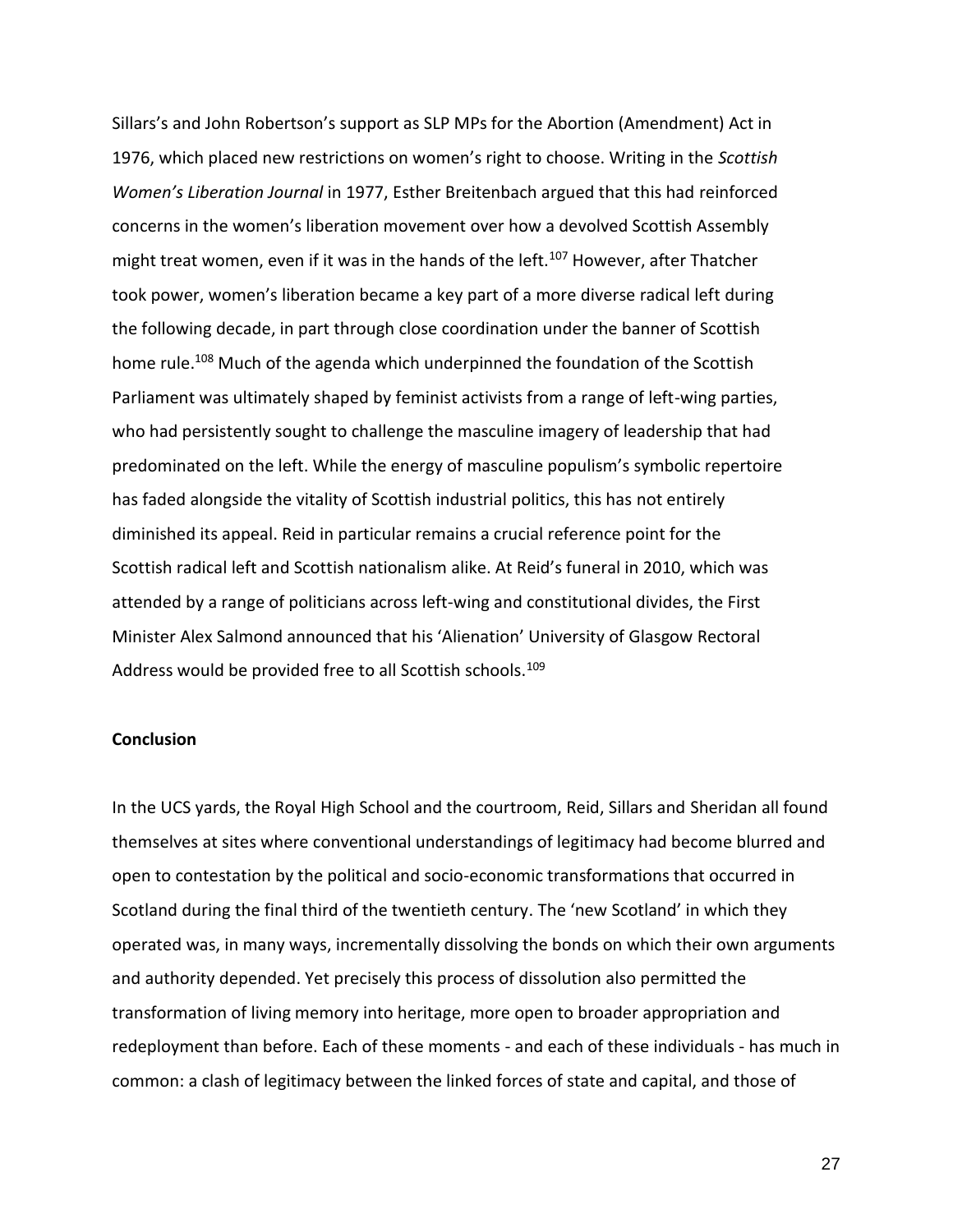community and class; a populist appeal that stretched or exceeded the limits of the law; and the attempted nationalisation of localised struggles through their embodiment in a charismatic individual. These commonalities were also deeply gendered, usually premised on the defence of an industrial working class that stressed the 'jobs' and 'dignity' of its predominantly male workforce. Yet when Sheridan came to the fore, the process of deindustrialisation had gone far enough for the scope of this defence to broaden to the community as a whole, more clearly incorporating the grassroots action of women and children alongside predominantly unemployed men. It is fitting, then, that Sheridan appealed most directly to the legacy of Maclean himself, whose campaigns against the war and as part of a wider 'Red Clydeside' featured prominent women socialist activists like Mary Barbour, Helen Crawfurd and Agnes Dollan.

To understand the symbolic repertoires of left-wing leadership in Scotland as deeply gendered is therefore entirely justified; yet it is impossible to understand this gendered character without viewing it as part of a complex moral economy of community, class and popular or national legitimacy in which masculinity is not necessarily all-consuming. The recent unveiling of a statue to Mary Barbour, leader of the 1915 Glasgow rent strike, accompanied her adoption as an icon of the Scottish Labour Party and the Living Rent Campaign in their campaigns for rent controls. Challenging the domination of Scotland's radical heritage by men has not happened naturally, or without considerable efforts by Scottish feminists: for example, Maria Fyffe, a former Labour MP and editor of *A Women's Claim of Right in Scotland*, was instrumental in the campaign to create a statue to Mary Barbour.<sup>110</sup> Through these struggles over the symbolic heritage of the Scottish radical left, the crucial threads of popular counterlegitimacy and a community-oriented vision of class politics can be preserved even as the predominance of masculine imagery is challenged.

<https://www.marxists.org/archive/maclean/works/1918-dock.htm> (accessed 22 June 2019).

<sup>2</sup> H. Bell, *John Maclean. Hero of Red Clydeside* (London, 2018).

<sup>1</sup> J. MacLean, 'Speech from the dock', *John MacLean Internet Archive*, 1999,

<sup>3</sup> W.W. Knox and A. McKinlay, *Jimmy Reid: A Clyde-built man* (Oxford, 2019), 12.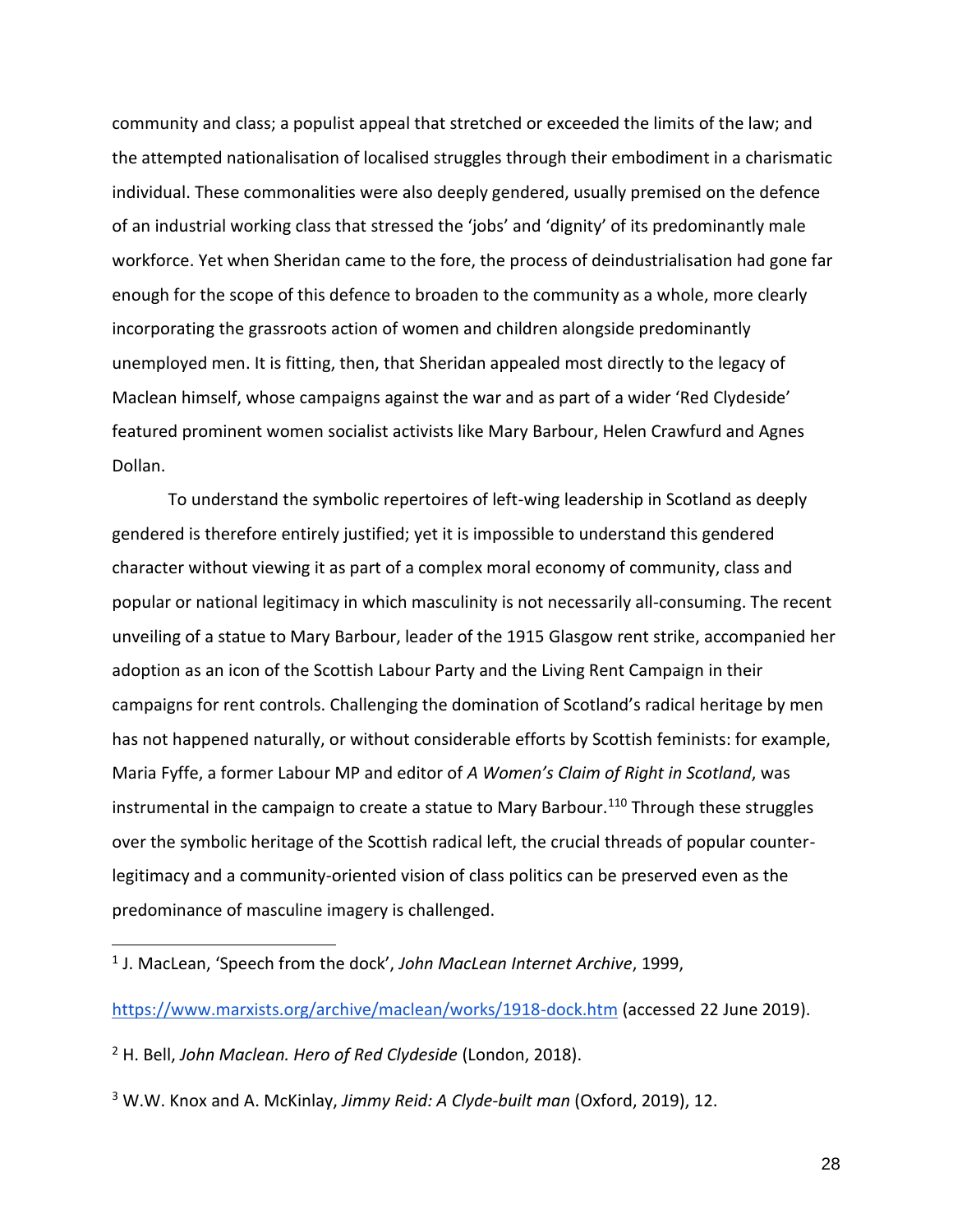<sup>4</sup> R. Scothorne and E. Gibbs, 'Origins of the present crisis?: the emergence of 'left-wing' Scottish nationalism, 1956-1979', in E. Smith and M. Worley (eds), *Waiting for the Revolution: the British far left from 1956, vol. II* (Manchester, 2017), 163.

5 J. Sillars, *Scotland: the case for optimism* (Edinburgh, 1986), 5.

<sup>6</sup> G. Hassan, 'Jim Sillars', in J. Mitchell and G. Hassan (eds), *Scottish National Party Leaders*  (London, 2017); for more on the poll tax non-payment campaign see E. Gibbs, 'Historical tradition and community mobilisation: narratives of Red Clydeside in memories of the anti-poll tax movement in Scotland, 1988–1990', *Labor History*, 57, 4 (2016) 439-462.

<sup>7</sup> G. Gall, *Tommy Sheridan: from hero to zero* (Cardiff, 2012).

<sup>8</sup> R. Johnston and A. McIvor, 'Dangerous work, hard men and broken bodies: masculinity in the Clydeside heavy industries, c.1930-1970s', *Labor History Review* 69, 2 (2004), 135-151.

<sup>9</sup> S. Hames, 'Dogged masculinities: male subjectivity and socialist despair in Kelman and McIlvanney', *Scottish Studies Review* 8,1, (2007) 67-87.

 $10$  E. Gibbs and A. Clark, 'Voices of social dislocation, lost work and economic restructuring: narratives from marginalised localities in the "New Scotland"', *Memory Studies*, 13, 1 (2020), 39-59.

<sup>11</sup> D. Reid, *The Miners of Decazeville. A genealogy of deindustrialization* (Cambridge, MA, 1985), 189-201; A. Portelli, *They Say in Harlan County. An oral history* (Oxford, 2010), 273.

 $12$  G. Pentland, "Betrayed by infamous spies"? The commemoration of Scotland's "radical war" of 1820', *Past & Present* 201,1 (2008), 141-173; M. Petrie, *Popular Politics and Political Culture: urban Scotland, 1918-1939* (Edinburgh, 2018).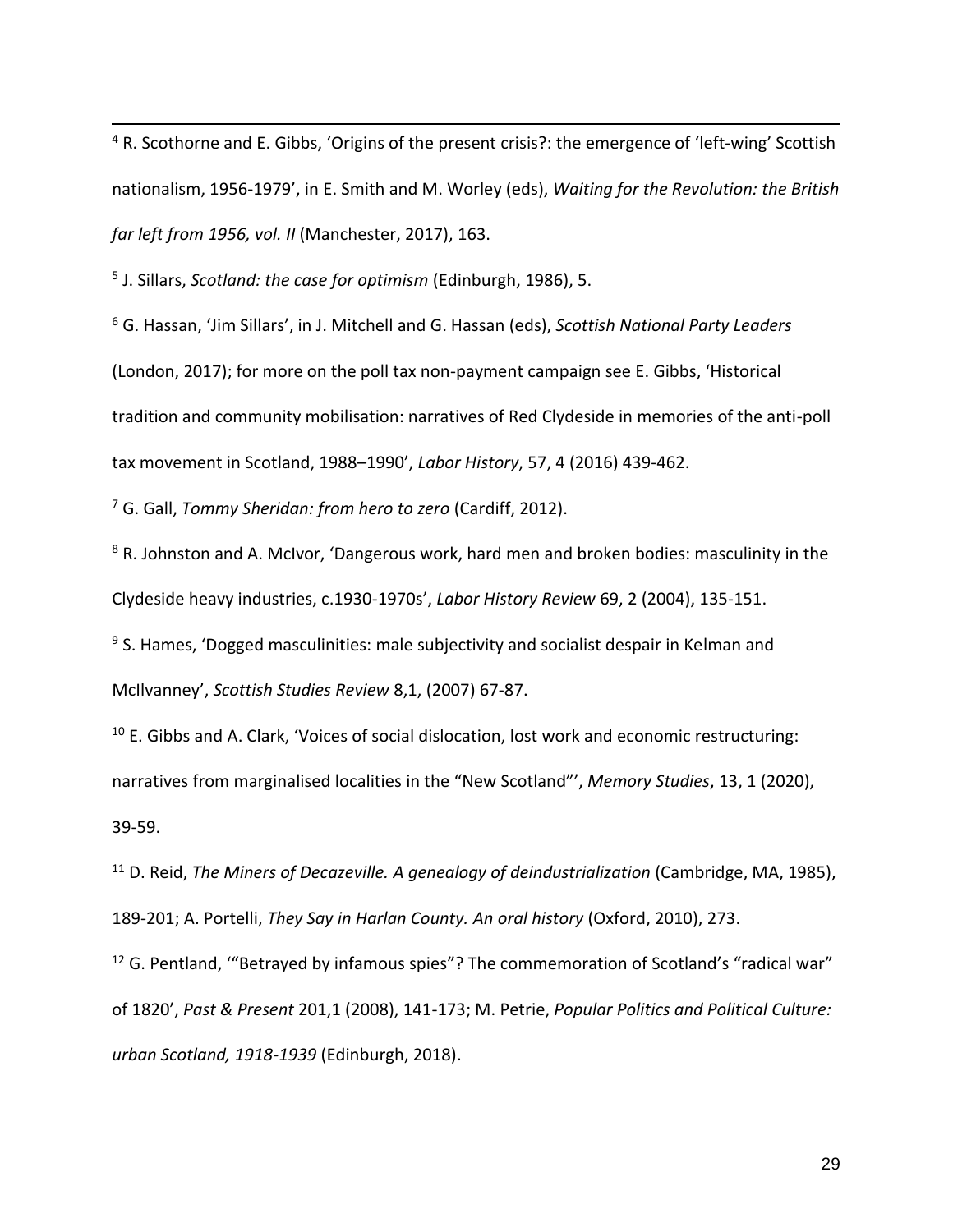R. Archer, 'It was better when it was worse': blue-collar narratives of the recent past in Belgrade, *Social History* 43,1 (2018), 30-55, here 33; J. Clarke, 'Closing Moulinex: thoughts on the visibility and invisibility of industrial labour in contemporary France', *Modern and Contemporary France*, 19,4, (2011), 443-58, here 456.

Scothorne and Gibbs, *op cit.*, 163-181.

 C. Craig, 'Sham bards, sham nation, sham politics: Scotland, nationalism and socialism', *The Irish Review* 8 (Spring 1990), 21-33; A. Brown, D. McCrone, and L. Paterson, *Politics and Society in Scotland* (Edinburgh, 1998).

G. Hassan 'Foreword', in Gall, *op cit.*, xi-xiii.

 D. Stewart, *The Path to Devolution and Change: a political history of Scotland under Margaret Thatcher* (London, 2009), 156.

R.W. Connell, *Masculinities* (Berkeley, 2005).

C. Harvie, *No Gods and Precious Few Heroes: Scotland since 1914* (Edinburgh, 1993), 151.

 J. J. Smyth, 'Music, emotion and remembrance: unveiling memorials to the fallen of the First World War in Scotland', *Social History*, 43,4, (2018), 435-54, here 444.

F. Bruce and A. Foley, *Harry Lauder: Portobello to the palace* (Edinburgh, 2000).

 A. Jackson, *The Two Unions: Ireland, Scotland and the survival of the United Kingdom, 1707-* (Oxford, 2012), 275.

T. Nairn, *The Break-up of Britain: crisis and neo-nationalism* (London, 1977) 98.

Connell, *op. cit.,* 77.

*ibid*, 189.

*ibid*, 191-197.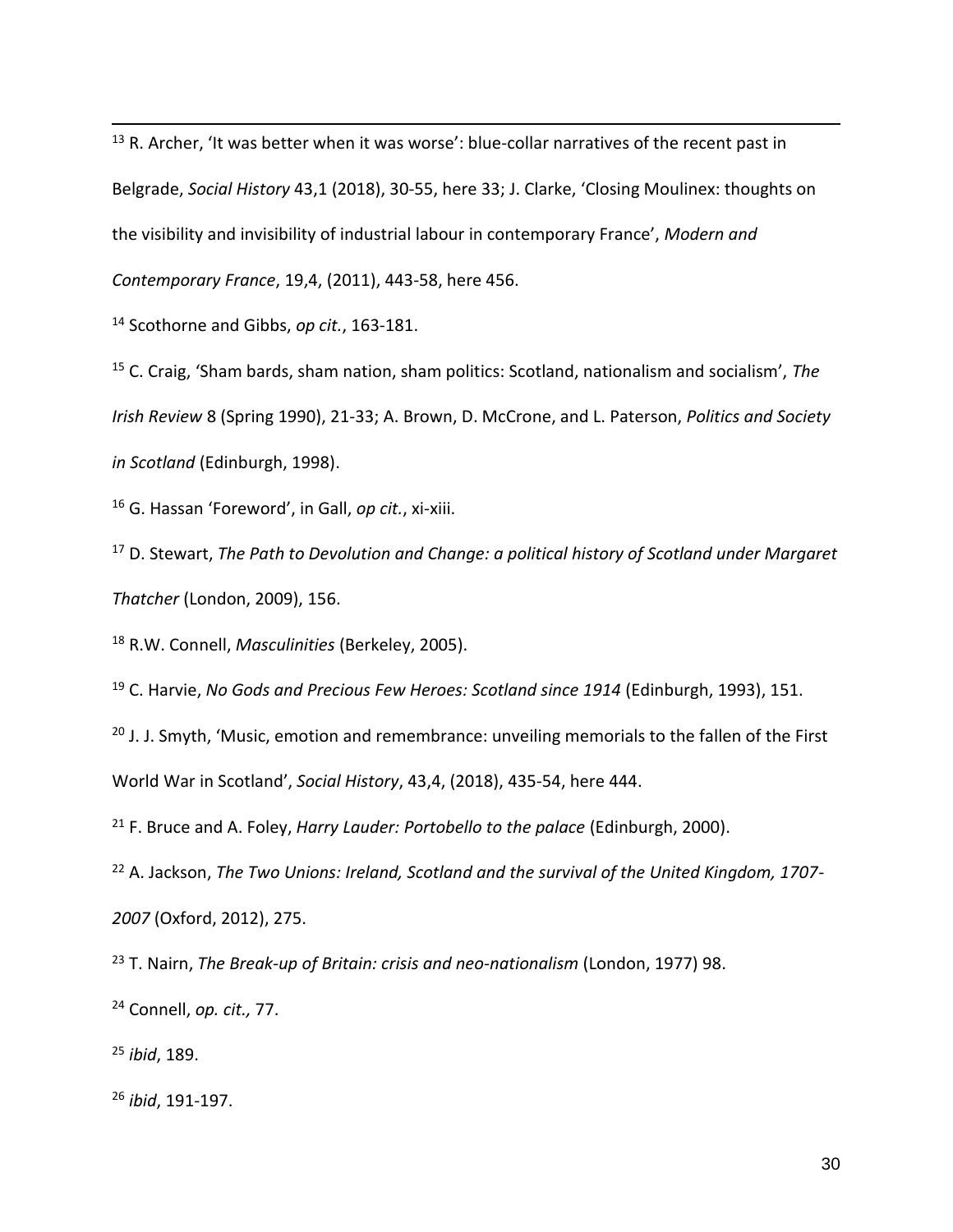<sup>27</sup> E. Laclau and C. Mouffe, *Hegemony and Socialist Strategy: towards a radical democratic politics* (London, 2011).

<sup>28</sup> R. Williams, 'Base and superstructure in Marxist cultural theory', *New Left Review* 1,82, (Nov-Dec 1973), 1-19, here 9.

<sup>29</sup> C. Mudde and C. R. Kaltwasser, *Populism: a very short introduction* (Oxford, 2017), 6; C. Mouffe, *For A Left Populism* (London, 2019), 10-11.

<sup>30</sup> Mouffe, *op. cit.,* 11.

 $31$  J. Phillips, V. Wright and J. Tomlinson, 'Being a 'Clydesider' in the age of deindustrialisation: skilled male identity and economic restructuring in the West of Scotland since the 1960s', *Labor History*, early online publication (2019), DOI: 30/3/399/5416210.

<sup>32</sup> *Ibid*; For more on the half-life of deindustrialization see S.L. Linkon, *The Half-Life of* 

*Deindustrialization: working-class writing about economic restructuring* (Ann Arbor, 2018) and

T. Strangleman, 'Deindustrialisation and the historical sociological imagination: making sense of work and industrial change', *Sociology* 51,2 (2017) 466-482.

<sup>33</sup> J. Phillips, *Collieries, Communities and the Miners' Strike in Scotland, 1984-85* (Manchester, 2012), 138.

<sup>34</sup> John Brannan, interview with Ewan Gibbs at the University of the West of Scotland Hamilton campus, 21 February 2017.

35 E. Hobsbawm, *Worlds of Labour: further studies in the history of labour* (London, 1984), 186. <sup>36</sup> J. Foster, 'The Twentieth Century, 1914-1979' in R.A. Houston and W.W. Knox (eds) *The New Penguin History of Scotland: from earliest times to the present day* (London, 2001), 469-470; N.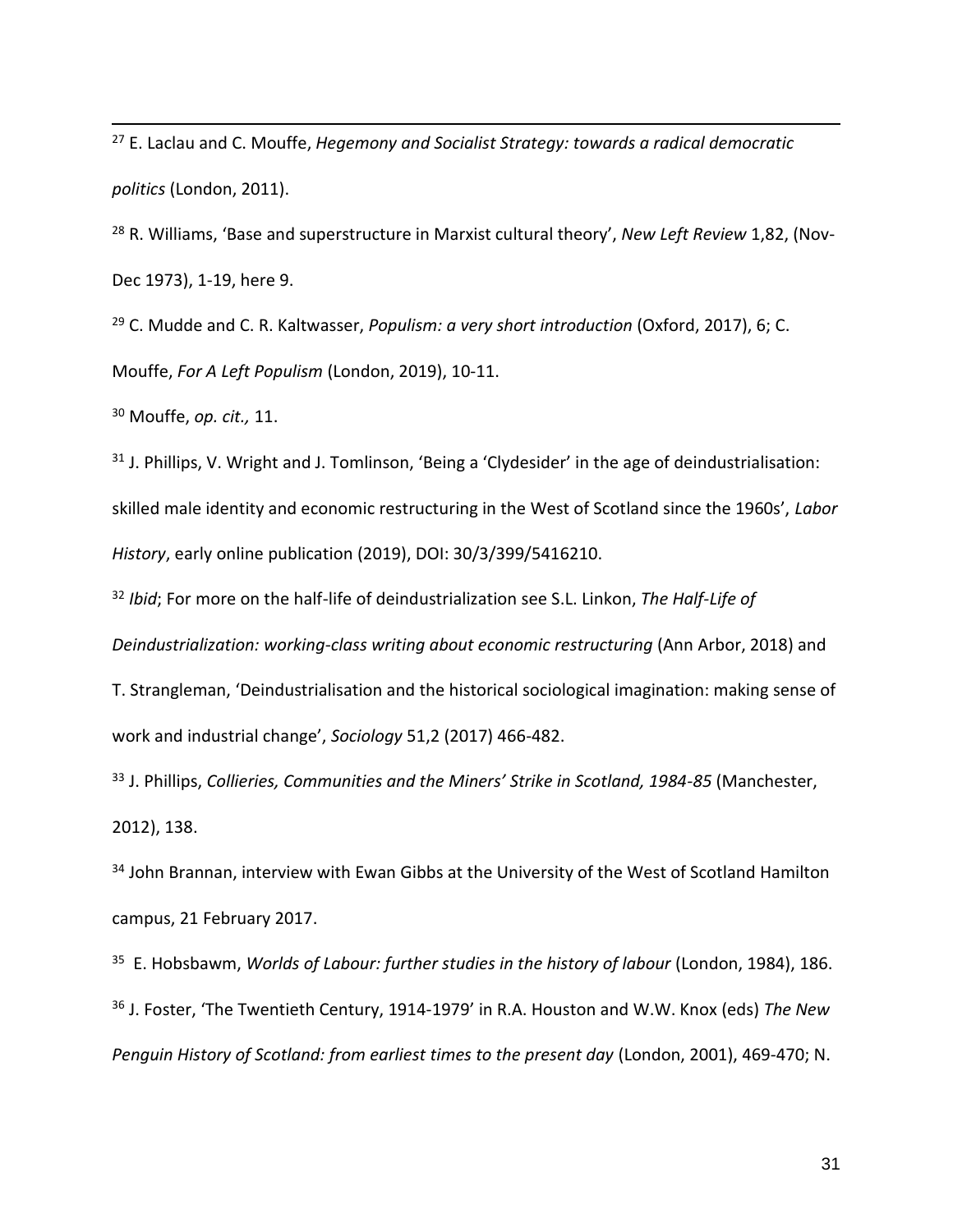Buchan, 'Folk and protest', in E.J. Cowan (ed.), *The People's Past: Scottish folk, Scottish history*  (Edinburgh, 1980), 165-190.

<sup>37</sup> T.C. Smout, *A History of the Scottish People, 1560-1830* (London, 1969).

<sup>38</sup> C. Harvie, *Scotland & Nationalism: Scottish society and politics, 1707-1994* (London, 1994), 161.

<sup>39</sup> P.B. Ellis and S. Mac a'Ghobhainn, *The Scottish Insurrection of 1820* (Edinburgh, 1970); G. Pentland, *The Spirit of the Union: popular politics in Scotland, 1815-1820* (London, 2011).

<sup>40</sup> National Library of Scotland (NLS), 6.1581, John MacLean Society, 'Announcements of Inaugural Meeting' (Glasgow, 1968).

<sup>41</sup> Bell, *Maclean*.

<sup>42</sup> NLS, 6.1581, John MacLean Society, 'Announcements of Inaugural Meeting' (Glasgow, 1968).

<sup>43</sup> G. Walker, *Thomas Johnston* (Manchester, 1988), 56-7.

<sup>44</sup> H. Henderson, 'The Freedom Come All-Ye', Scottish Poetry Library website,

<https://www.scottishpoetrylibrary.org.uk/poem/freedom-come-all-ye/> (accessed July 2019); an

English 'translation' is available at <https://unionsong.com/u597.html> (accessed July 2019).

<sup>45</sup> H. Henderson, 'The John Maclean March', *John Maclean Internet Archive*,

<https://www.marxists.org/archive/maclean/works/march.htm> (accessed July 2019).

<sup>46</sup> A. Campbell, 'Scotland', in J. McIlroy, A. Campbell and K. Gildart (eds) *Industrial Politics and the 1926 Mining Lockout: the struggle for dignity* (Cardiff, 2009), 184-5.

<sup>47</sup> J. Corrie, *In Time O'Strife* (London, 2013) 45.

<sup>48</sup> *Ibid*, ii.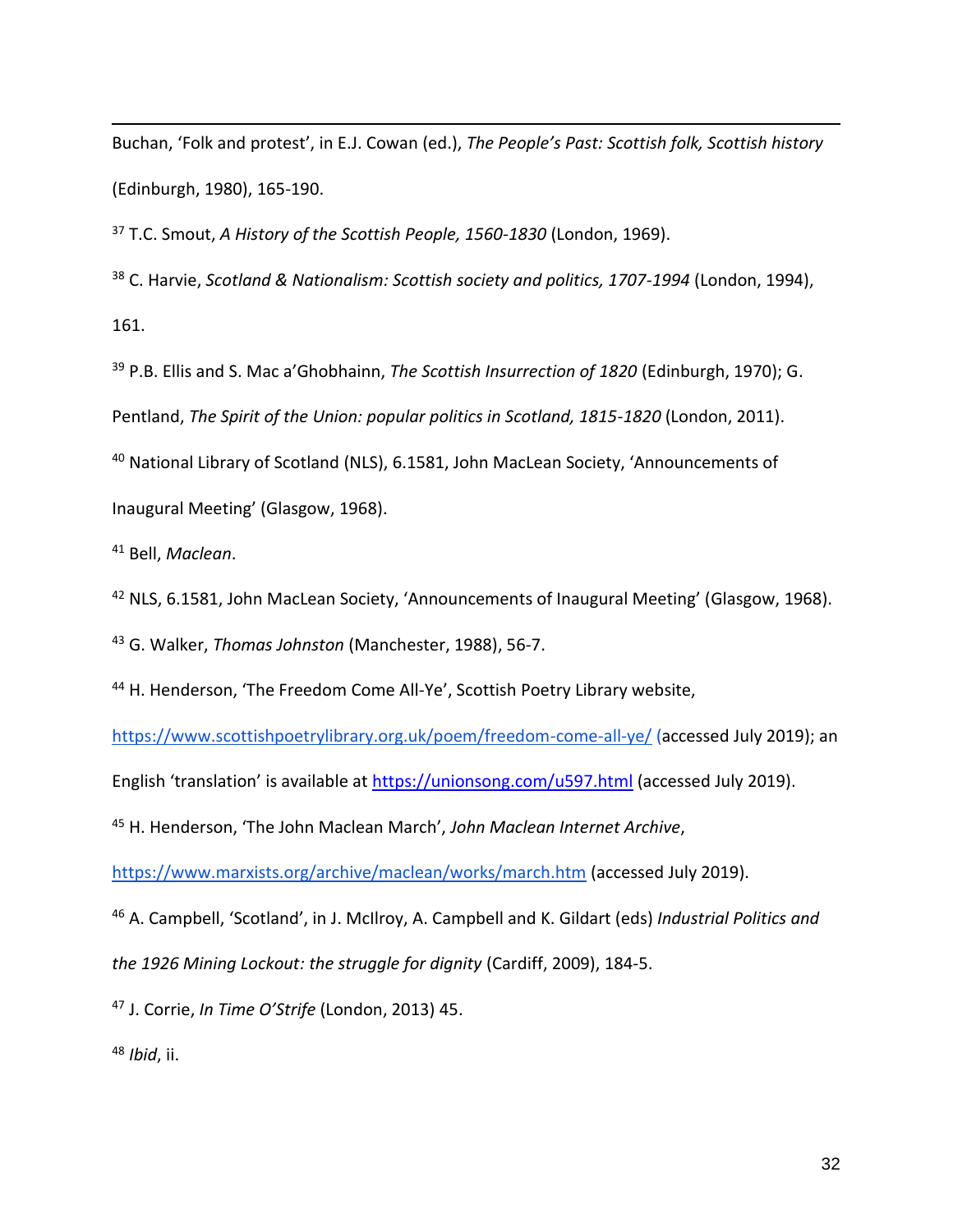<sup>49</sup> I. MacDougall (eds) *Militant Miners: reflections of John McArthur, Buckhaven; and letters, 1925-26 of David Proudfood, Methil, to G. Allen Hunt* (Edinburgh, 1981), i. <sup>50</sup> *Ibid*, 18-24.

<sup>51</sup> P. Long, 'Abe Moffat, the Fife miners and the United Mineworkers of Scotland: transcript of a 1974 interview', *Scottish Labour History*, 17 (1982), 5-18, here 9.

<sup>52</sup> *Ibid*, 6.

<sup>53</sup> S. MacIntyre, *Little Moscows: Communism and working-class militancy in inter-war Britain* (London, 1980), 21.

<sup>54</sup> P. Kerrigan, 'The Scottish Labour Movement, 1921-1926', *Scottish Marxist,* 3, (1973), 21-25. <sup>55</sup> Sillars, *op. cit.*, 79, 140-145.

<sup>56</sup> J. Phillips, *The Industrial Politics of Devolution: Scotland in the 1960s and 1970s* (Manchester, 2008), 185-187.

<sup>57</sup> M. Rifkind, 'Rifkind - the interview', *Radical Scotland*, 24 (Dec-Jan 1986/87) 10-16.

<sup>58</sup> R. Sewell, *The Battle Against the Poll Tax* (London, 1989), 1; Glasgow Caledonian University

Record Centre, records of the Communist Party of Great Britain Scottish Committee poll tax

(broad left), folder 3, 'The poll tax facts' leaflet.

<sup>59</sup> Glasgow University Archives Service, DC 65/39: the UCS cartoon is available at

[https://www.flickr.com/photos/uofglibrary/5558986072?fbclid=IwAR2U-USiRAW-](https://www.flickr.com/photos/uofglibrary/5558986072?fbclid=IwAR2U-USiRAW-G5R7XiOOBZ5gWBN45hMB6ZH5GjH4tnxBny4Wyl1WBJthGFM)

[G5R7XiOOBZ5gWBN45hMB6ZH5GjH4tnxBny4Wyl1WBJthGFM](https://www.flickr.com/photos/uofglibrary/5558986072?fbclid=IwAR2U-USiRAW-G5R7XiOOBZ5gWBN45hMB6ZH5GjH4tnxBny4Wyl1WBJthGFM) (accessed 21st June 2019).

<sup>60</sup> Sillars, *op. cit.*, 1.

 $61$  J. Tomlinson and E. Gibbs, 'Planning the new industrial nation: Scotland 1931 to 1979',

*Contemporary British History*, 30,4 (2016), 584-585.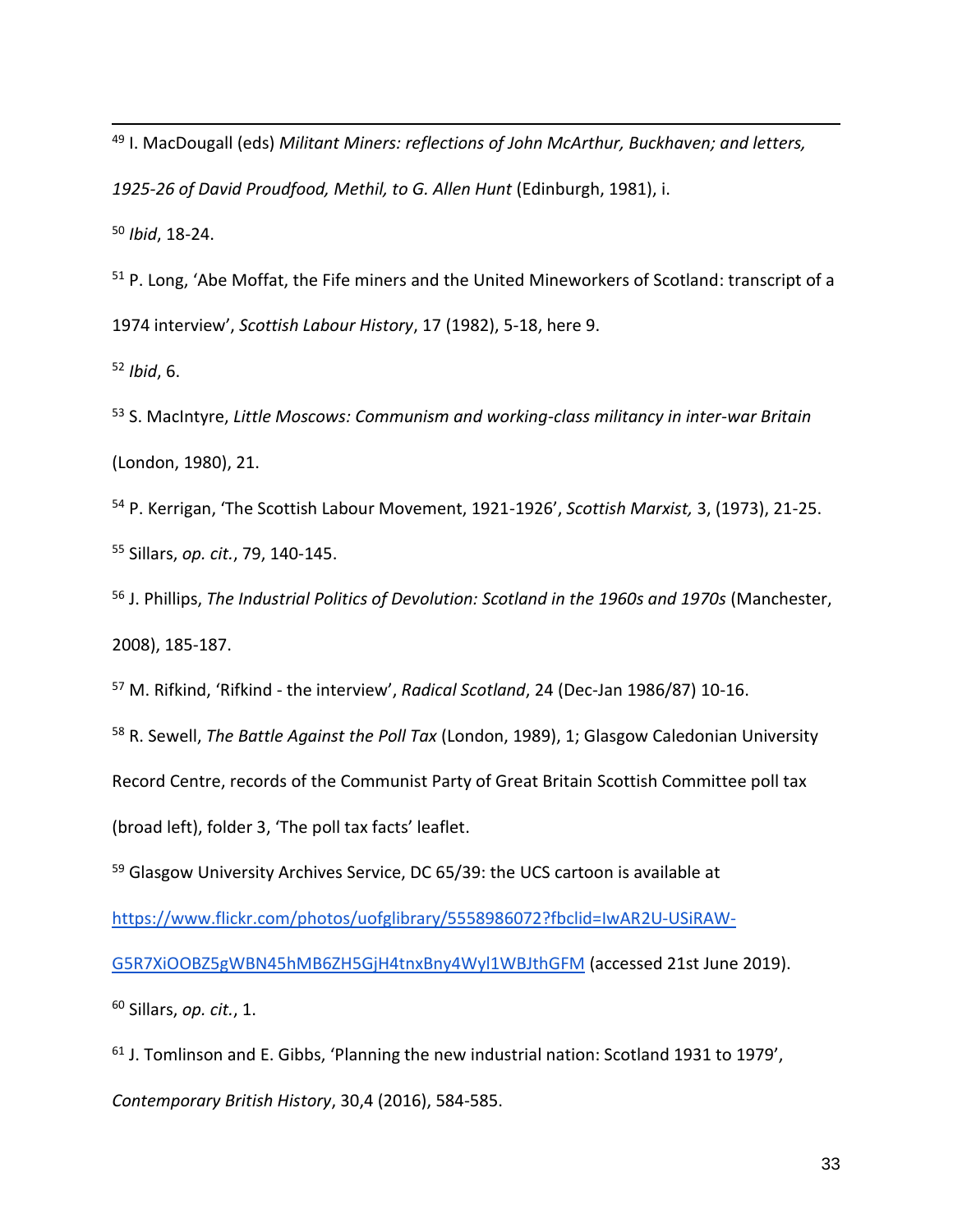Sillars, *op. cit.*, 9-10, 17-19.

J. Reid, *Reflections of a Clyde-Built Man* (London, 1976), 13-18.

T. Sheridan, *A Time to Rage* (Edinburgh, 1994), 9-12.

*Ibid*.

Reid, *op. cit.*, 10.

Sillars, *op. cit.*, 13.

S. High, '"The wounds of class": a historiographical reflection on the study of

deindustrialization, 1973-2013', *History Compass* 11,1 (2014), 994-1007, here 1001.

Sillars, *op. cit.*, 40.

Reid, *op. cit.,* 5-9.

*ibid*, 35.

Phillips et al, *op. cit.*

Sheridan, *op. cit.*, 12, 33.

J. Foster and C. Woolfson, 'How workers on the Clyde gained the capacity for class struggle: the Upper Clyde Shipbuilders' Work-in, 1971-2', in J. McIlroy, N. Fishman and A. Campbell (eds), *British Trade Unions and Industrial Politics: volume two the high tide of trade unionism, 1964-* (Aldershot and Brookfield, 1999) 298.

*Ibid*, 305.

J. McGill, *Crisis on the Clyde: the story of the UCS work-in* (London, 1973), 142.

A. Hargrave, 'A new form of struggle', *Scottish International*, 16 (September 1971), 8.

<sup>78</sup>University of Glasgow Archive, Scottish Business Archives, ACCN 3613/1/1, Diaries of Robert

Smith, 16 June 1971-6 August 1971, entries for 30th July 1971 and 2nd August 1971.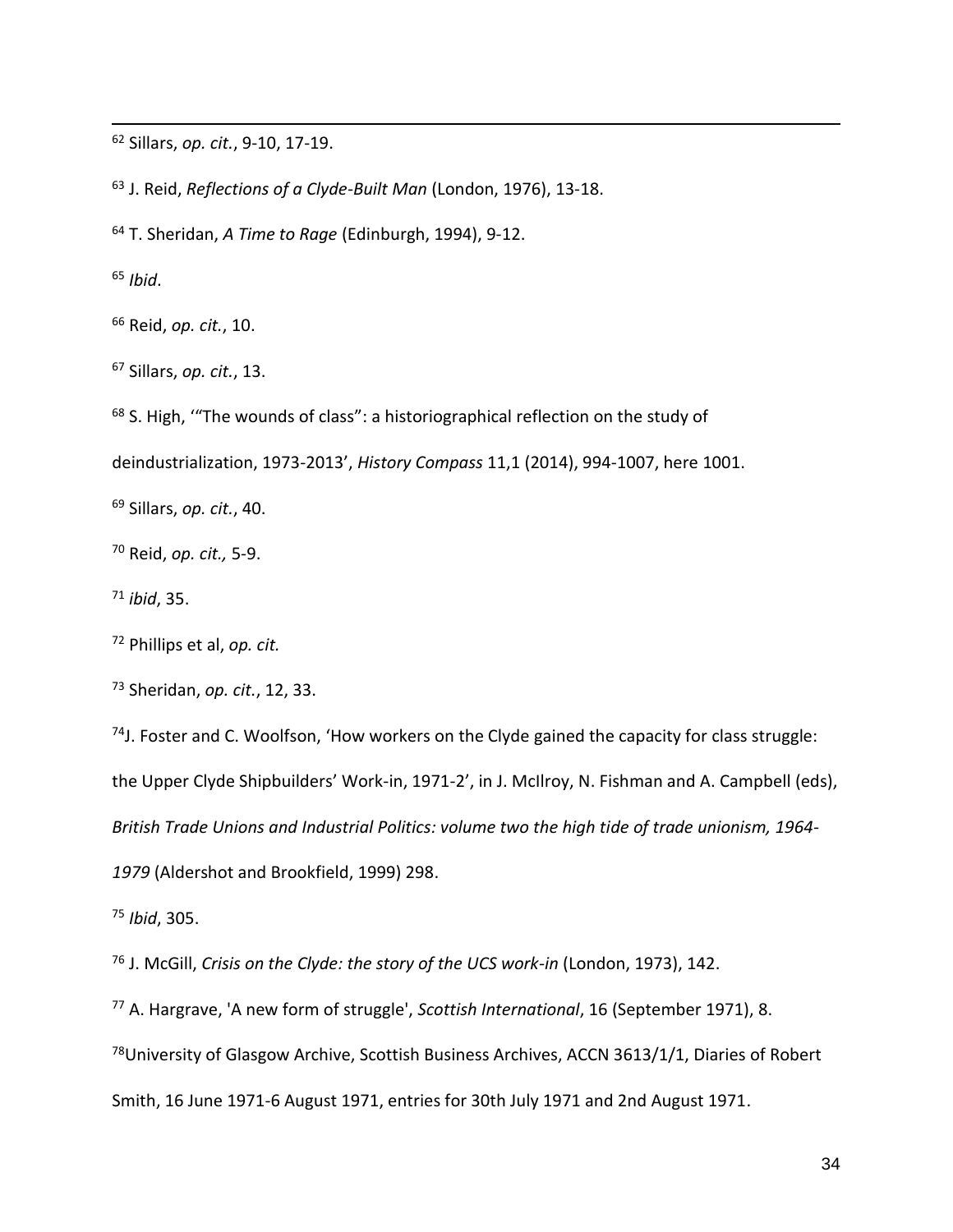B. Tait, 'Who goes there?', *Scottish International*, 16 (September 1971), 9.

*Ibid*.

A. Hind, 'Men of the Clyde', *Scottish International*, 16 (September 1971), 10-14.

Hind, *op. cit.*, 10.

*Ibid.*

*Ibid*, 14.

J. Lloyd, 'Open letter to Archie Hind', *Scottish International*, 17 (October 1971), 17.

A. Hind, 'Response to John Lloyd', *Scottish International*, 18 (November 1971), 18.

The National Archives, Kew, POWE 52/402/63 TNA 'SNP Candidate Accused of "Pit-Closure

Rumours"', *Scotsman* 27 January 1970.

Sillars, *op. cit.*, 74.

*ibid*, 76.

Harvie, *Gods*, 163.

Sillars, *op. cit.*, 73.

Drucker, *op. cit.*, 140.

 I. MacWhirter, *Road to Referendum: the essential guide to the Scottish referendum*  (Edinburgh, 2013), 182.

P. Lynch, *SNP: the history of the Scottish National Party* (Cardiff, 2002), 168.

95 E. Gibbs, 'Historical traditions and community mobilisation: narratives of red Clydeside in memories of the anti-poll tax movement in Scotland, 1988-1990', *Labor History* 57, 4 (2016), 439-462,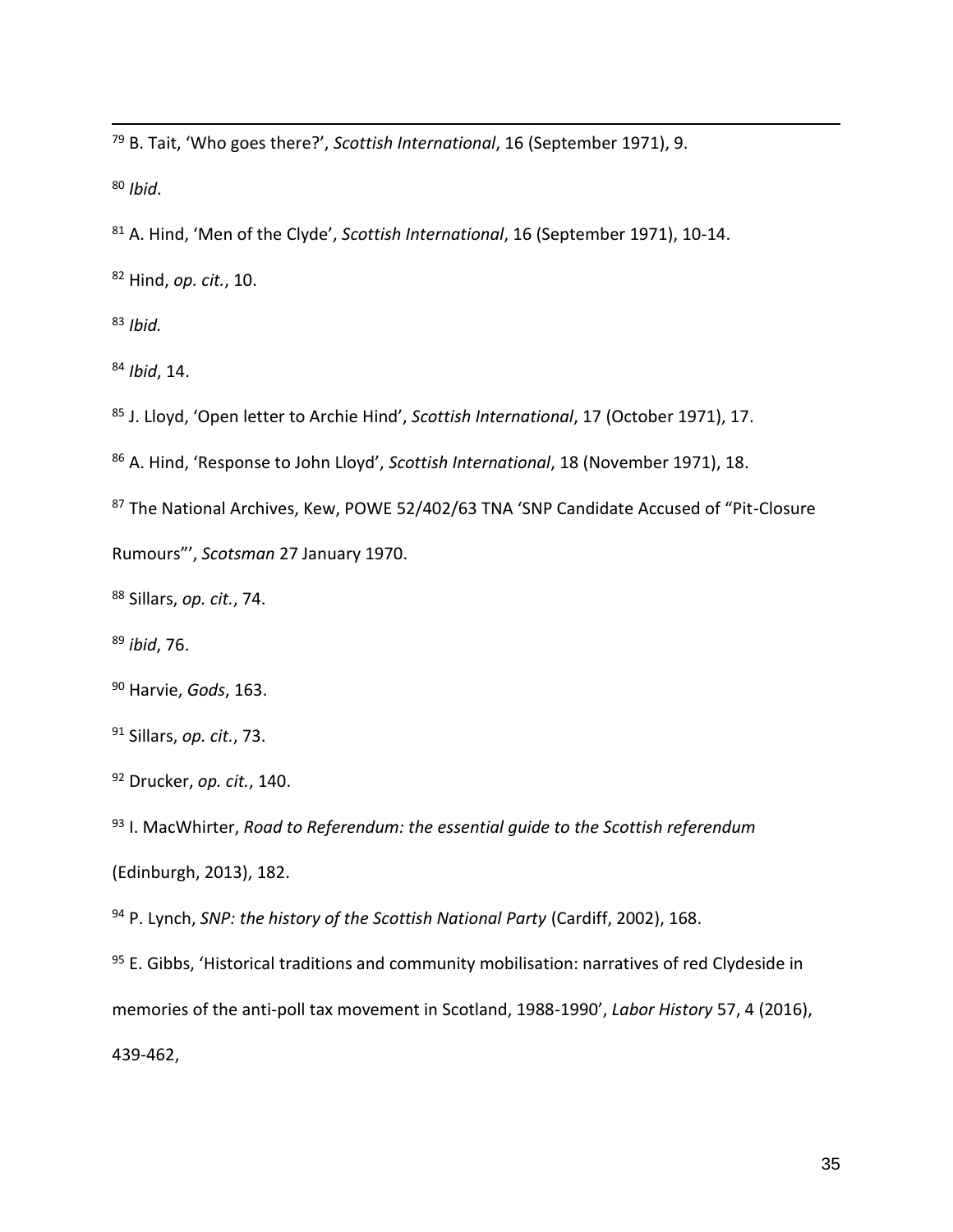$96$  Anonymous Interview with Ewan Gibbs, 8 August 2011, University of Glasgow Library, Glasgow.

<sup>97</sup> Sheridan and McAlpine, *op, cit*, 203.

<sup>98</sup> J. Epstein, *Radical Expression: language, ritual and symbol in England, 1790-1850* (Oxford, 1997), 32.

<sup>99</sup> Petrie, *Popular Politics*, 59.

<sup>100</sup> Glasgow City Archives, Culture and Sport, Folder 1804, Anti-Poll Tax Federation, *Scottish* 

*Militant*, issue 1079, 13 March 1992.

<sup>101</sup> E. Gibbs and R. Scothorne, "The wires of His will": revisiting the Maclean legend' in E. Gibbs and R. Scothorne (eds), *John Maclean's Speech from the Dock* (Glasgow, 2018), 1.

<sup>102</sup> Glasgow City Archives, Culture and Sport, Folder 1804, Anti-Poll Tax Federation, *Scottish* 

*Militant*, issue 1079, 13 March 1992.

<sup>103</sup> Sheridan, *op. cit.*, viii-ix.

<sup>104</sup> G. Brown (ed.) *The Red Paper on Scotland* (Edinburgh, 1975).

<sup>105</sup> E. Hunter, *Scottish Woman's Place* (Edinburgh, 1977), 5.

<sup>106</sup> B. Wilson, 'Just another Sunday…', *7 Days*, 27 January 1978, 2.

<sup>107</sup> E. Breitenbach, 'Women, the British economy, and Scottish politics', *Scottish Women's* 

*Liberation Journal*, 1 (Spring, 1977), 6.

<sup>108</sup> E. Breitenbach, "Sisters are doing it for themselves": the women's movement in Scotland',

in A. Brown and R. Parry (eds) *The Scottish Government Yearbook 1990* (Edinburgh, 1990), 209-

225.

<sup>109</sup> Scothorne and Gibbs, 'Origins', *op. cit.,* 163.